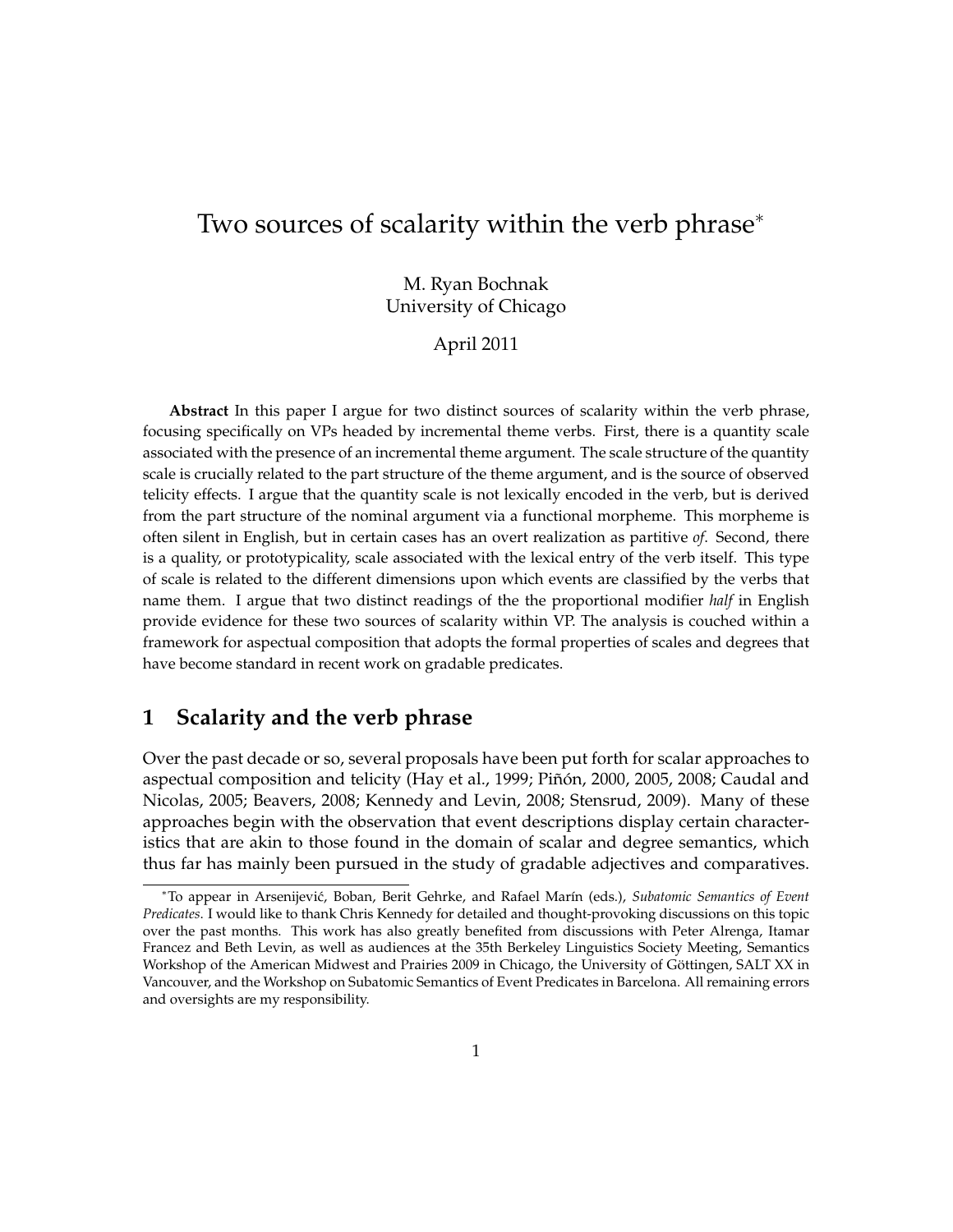For instance, Hay et al. (1999) and Kennedy and Levin (2008) captialize on the fact that degree achievement verbs are derived from gradable adjectives and use insights from the properties of scale structure to derive the variable telicity effects that had previously been problematic under traditional accounts of aspectual structure and telicity. Meanwhile, Caudal and Nicolas (2005) and Piñón (2005, 2008) begin with the observation that proportional modifiers such as *half*, *partway* and *completely* that have played an important role in diagnosing scalar structure also occur as event modifiers, and use this fact as the starting point of their analyses.

One question that has not been adequately addressed is how event descriptions come to be associated with scales and degrees in the first place. Hay et al. (1999) and Kennedy and Levin (2008) argue that degree achievement verbs are endowed with a degree argument, which seems plausible since these verbs are derived from gradable adjectives. Kennedy and Levin (2008) argue that their account can be extended to at least incremental theme verbs, but do not provide a concrete proposal as to how this can be done. Piñón (2005, 2008) assumes without much argument that for other aspectual classes, in particular incremental theme verbs, a degree argument is associated with the verb itself, either originating from the lexicon or via a type-shifting rule. Rappaport-Hovav (2008) meanwhile provides arguments that scales are lexicalized in only certain classes of verbs, and that crucially incremental theme verbs do not themselves lexicalize quantity scales, contra Piñón. Finally, Beavers (2008) claims that scales can be determined by lexical, contextual and pragmatic factors, but does not go into detail about the formal mechanisms of associating degrees with event descriptions.

In this paper, I argue for two distinct sources of scalarity within the verb phrase, focusing specifically on VPs headed by incremental theme verbs. First, I claim that there is a quantity scale that is associated with the presence, and more specifically the quantity, of an incremental theme argument. The structure of this quantity scale is crucially related to the part structure, in particular the boundedness, of the nominal argument. Second, there is a quality, or prototypicality, scale associated with the lexical entry of the verb itself, related to the different dimensions upon which events are classified by the verbs that name them. I argue that two distinct readings for the proportional modifier *half* provide evidence for these two sources of scalarity. Specifically, a sentence like (1) has two readings.

(1) John half ate the apple.

On one reading, which I will call the EVENTIVE reading, *half* measures out the event of eating the apple by tracking in the quantity of apple parts that are eaten. On the second reading, which I will call the EVALUATIVE reading, *half* names the degree to which the event represents a prototypical eating event. I integrate these two types of scales into a greater theory of aspectual composition with degrees, using properties of scale structure that have figured prominently in the analysis of gradable predicates.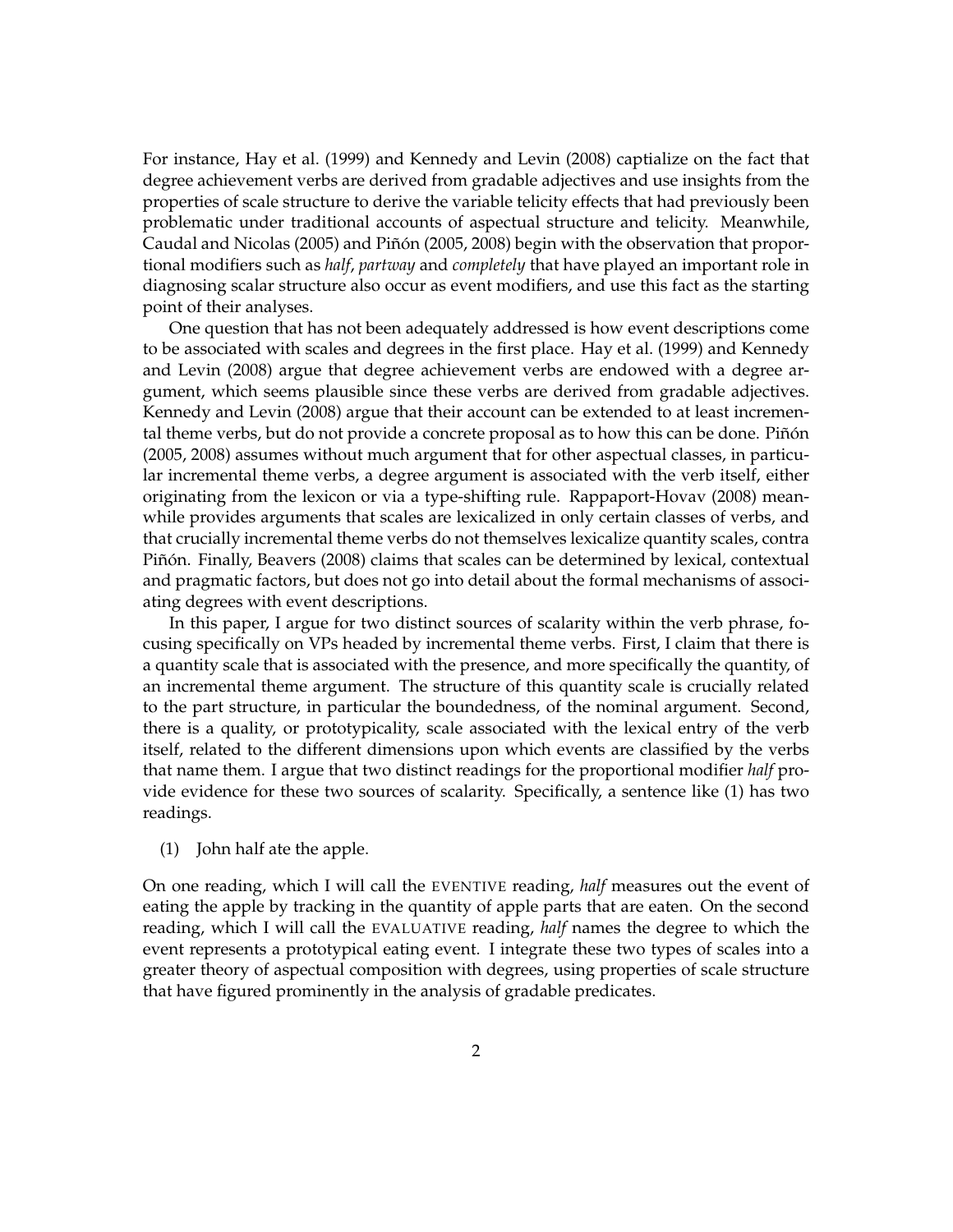In section 2, I go into more detail about the characteristics of these two readings of *half* and especially their distinct behavior with respect to aspect and telicity. Section 3 contains an outline of the semantic properties of scales and degrees that are relevant for the degree-based account of aspectual composition developed in this paper. In section 4 I detail the mechanics of integrating a quantity scale into the aspectual composition, where I argue that a functional head relates the quantity of the incremental theme argument with a scale that can be targeted by eventive *half*. Then in section 5 I provide arguments that the verb itself can be associated with a quality scale that can be targeted by evaluative *half*. Crosslinguistic support for the separate treatment of the eventive and evaluative readings is given in section 6, which also concludes.

In addition to the agenda outlined above, this study of scales and gradability within the domain of events will lead us into a discussion of verb meaning more generally. In particular, I will argue that incremental theme verbs do not lexicalize a quantity scale (following Rappaport-Hovav, 2008), but do lexicalize a quality, or prototypicality, scale. Furthermore, I will argue that incremental theme verbs are simple activity predicates that do not directly select for their internal theme argument; rather the incremental theme is introduced syntactically by a functional head, analogous to analyses where the external agent is introduced by a little  $v$  head (e.g. Kratzer, 1996, 2003).

### **2 Eventive and evaluative uses of** *half*

As we have seen from example (1) there are two relevant readings for *half* that are at issue. In this section I go into more detail about the differences between the two readings, and in particular their interaction with aspect and telicity.

#### **2.1 Two readings**

While the account presented in this paper is meant to be general enough to extend to the entire class of proportional modifiers, for the most part I focus our attention on the modifier *half* in English. This is because English *half* most clearly demonstrates a twoway split in its distribution and behavior that is key to understanding the nature of the two sources of scalarity within the verb phrase that are at issue. The crucial contrast to be explored in this paper is that between the EVENTIVE and EVALUATIVE uses of *half*, as defined in (2).

- (2) a. **Eventive use**: names the proportion of an event that is complete
	- b. **Evaluative use**: makes a comment about the degree to which the event described represents a prototypical event of that type

The fact that proportional modifiers have an eventive use that measures out the extent to which an event is complete has been discussed fairly widely in the literature (see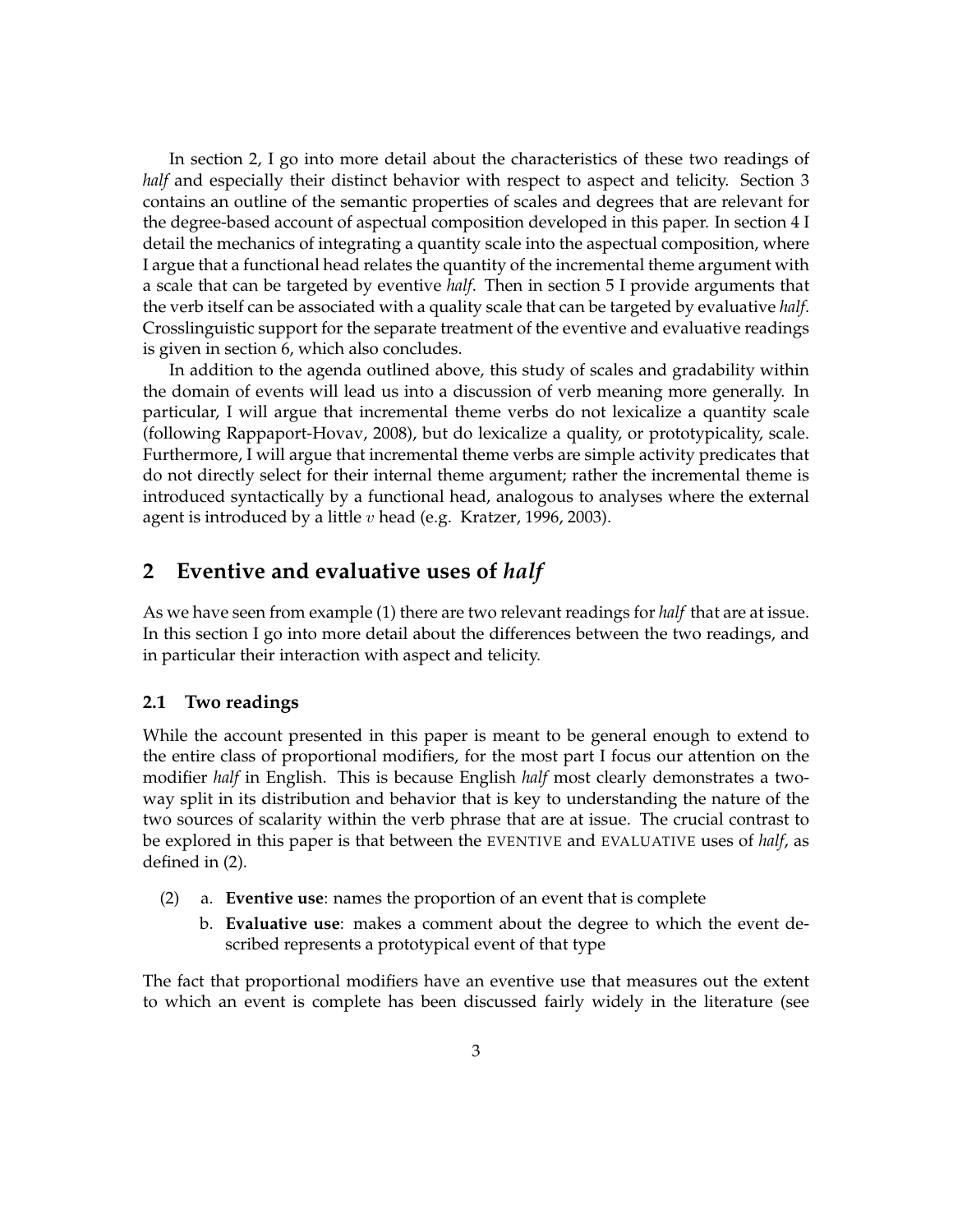for instance Moltmann, 1997; Tenny, 2000; Caudal and Nicolas, 2005; Piñón, 2005, 2008; Bochnak, 2009, 2010). The evaluative use of such modifiers has received much less attention, but has been discussed by Tenny (2000), where it is referred to as a 'messing around' reading.

This contrast between the eventive and evaluative uses of *half* can be seen in the context of a VP headed by an incremental theme verb.<sup>1</sup> For instance, a sentence like  $(3)$ displays both readings.

(3) The girls half washed the dishes.

On the eventive reading, (3) is true in a situation where a contextually relevant set of girls completed an event of washing a contextually relevant set of dishes halfway. On its most natural interpretation, this reading describes an event where half of the amount of dishes were washed. By contrast, on the evaluative reading, the speaker of (3) makes a claim that the event that took place does not represent a prototypical dish-washing event, i.e., that the girls did not do a very good job of washing the dishes. I claim that the basis of this contrast is that the eventive use of *half* tracks the QUANTITY of the theme argument, while the evaluative reading does not.<sup>2</sup>

To illustrate further that sentences like (3) are indeed ambiguous between an eventive reading and an evaluative one, and to appreciate the differences between these two interpretations, I draw our attention to the following real-world example. It comes from a website<sup>3</sup> where readers post questions to solicit advice from the online community. The ambiguous sentence is in the title of the post, which involves the incremental theme verb *eat*.

- (4) Title of post: "What can I do about a fly in my drink? What if I **half ate it**?"
	- a. EVALUATIVE interpretation: (description given by author of post)
		- "Today I got my usual mochalatta chill drink from Cinnabon and as I was about to swallow, felt something solid. I chewed on it and realized it wasn't a piece of ice so I took it out of my mouth and it was a half chewed up fly!!! I was so grossed out and now I have an upset stomach. What are all the things I can do in this situation? Like can I sue them or something?"
	- b. EVENTIVE interpretation:

<sup>&</sup>lt;sup>1</sup>For the purposes of this paper I focus on incremental theme verbs, though many of the behaviors discussed here are also exhibited by change of state verbs. As noted by Tenny (2000), the distinction between incremental theme verbs and change of state verbs can sometimes be blurry, as in the case of verbs like *fill* or *melt*.

 $2A$  reviewer correctly points out that (3) also displays a distributive reading, which is true if half of every dish is washed. This amounts to a sub-case of the eventive reading, since it is still the quantity of dishes (or rather the quantity of surface area of each dish) that is at issue.

<sup>3</sup>Yahoo Answers: http://answers.yahoo.com/question/index?qid=20080723194852AAdXOe8; retrieved March 1, 2010; emphasis added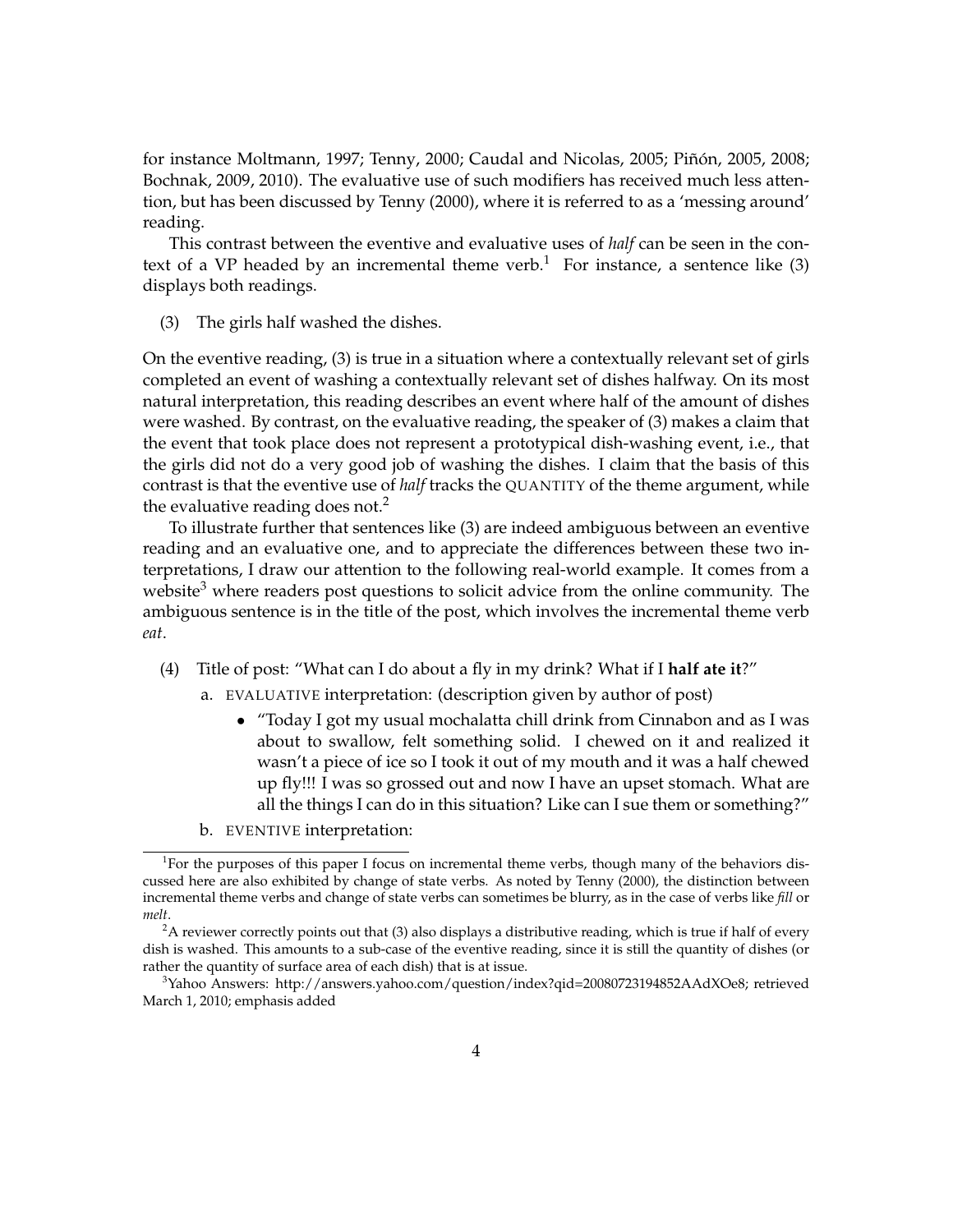- Reply A: "you're [sic] upset stomach is probably more due to thinking about what you bit on and swallowed, than actually caused by the half fly in your stomach."
- Reply B: "You should go ahead and eat the other half. My mom always said 'Finish what you start"'

From the description given following the question, it is clear that the author of the post assigns the evaluative interpretation to *half* in the VP "half ate [the fly]." She describes how she chewed on the fly, but didn't actually swallow, and furthermore spit it out of her mouth. Indeed, this is not a prototypical eating event, and this reading of *half* does not track the quantity of the incremental theme argument, since none of the parts of the fly were actually consumed. Meanwhile, the authors of two replies clearly ascribe the eventive interpretation to *half*. Both authors make reference to parts of fly-matter eaten (despite the author's description of spitting it out before swallowing), showing that this reading of *half* does track the quantity of the incremental theme argument.

In the following subsection, I show that the availability of these two readings corresponds with aspectual properties of the VPs in which *half* appears.

#### **2.2** *Half* **and aspect**

The eventive use of *half* is restricted to VPs where the incremental theme argument is quantized, while the evaluative use has no such restriction. For instance, all the sentences in (5) allow both the eventive and evaluative interpretations, while those in (6) have only the evaluative reading.

- (5)  $\checkmark$  eventive /  $\checkmark$  evaluative
	- a. Alana half ate a stack of pancakes.
	- b. Michael half swam around the lake.
	- c. Jim half pushed the cart to the store.
	- d. Ann half sang the opera.
- (6) \* eventive /  $\checkmark$  evaluative
	- a. Alana half ate pancakes.
	- b. Michael half swam.
	- c. Jim half pushed the cart.
	- d. Ann half sang.

Furthermore, note that the availability of the eventive reading corresponds with the availability of a telic interpretation of the sentences. Specifically, those sentences in (5) allow both the eventive and evaluative readings of *half* under their telic interpretations, but also have atelic readings where only evaluative *half* is possible. Conversely, those in (6) have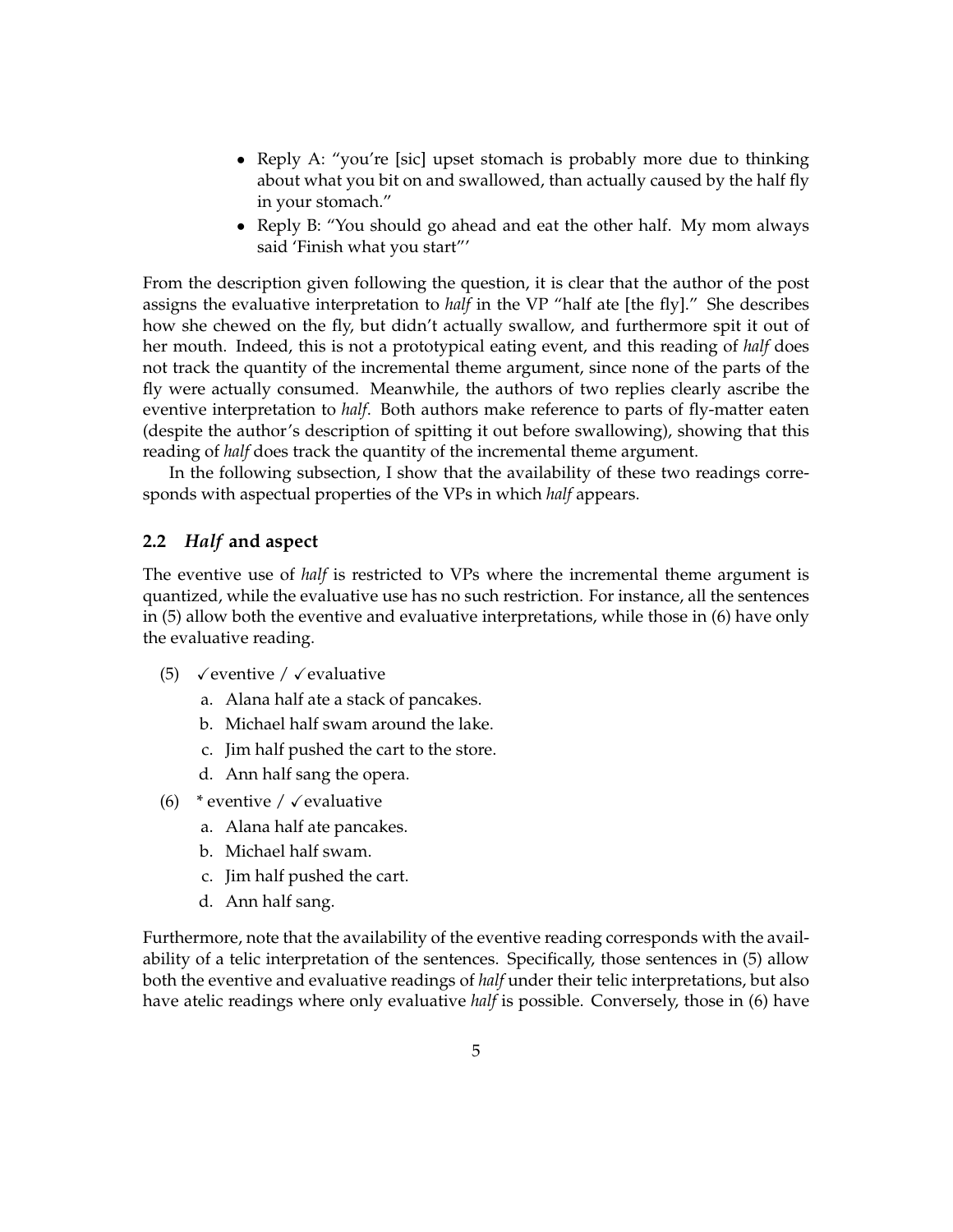only atelic interpretations and only license the evaluative reading of *half*. That these correspondences hold can be shown by using the *in an hour/for an hour* adverbial tests for telicity, as in (7).

- (7) a. Alana half ate a stack of pancakes in an hour. (telic; eventive or evaluative)
	- b. Alana half ate a stack of pancakes for an hour. (atelic; evaluative only)
	- c. Alana half ate pancakes for an hour / ??in an hour. (atelic; evaluative only)

The unifying thread connecting the eventive reading of *half* and the availability of a telic reading is the notion of quantized nominal reference. The connection between telicity and quantization of the incremental theme argument is well-known (see Mittwoch 1982; Dowty 1991; Tenny 1994, among others), and has been formalized in the work of Krifka (1989, 1992) via the OBJECT-EVENT HOMOMORPHISM. Under this theory, there is a homomorphic relation between the internal structure of an event  $e$  and the part structure of an event participant  $x$  so long as they stand in a particular thematic relation with each other. Specifically, this homomorphism subsumes a mapping to objects and a mapping to events as formalized in (8).

- (8) a. MAPPING TO OBJECTS:  $\forall R[MAP-O(R) \leftrightarrow \forall e, e', x[R(e,x) \land e' \leq e \rightarrow \exists x'[x' \leq x \land R(e',x')]]]$ 
	- b. MAPPING TO EVENTS:  $\forall R[MAP-E(R) \leftrightarrow \forall e, x, x'[R(e,x) \land x' \leq x \rightarrow \exists e'[e' \leq e \land R(e',x')]]]$

Mapping to objects states that for each sub-event  $e'$  of event  $e$  with participant  $x$ , there is a sub-participant  $x'$  that stands in the relation R to  $e'$ . Mapping to events states that for every sub-part  $x'$  of participant  $x$  in an event  $e$ , there is a sub-event  $e'$  that stands in the relation  $R$  to  $x'$ . In particular, the incremental theme relation is such a relation  $R$  for which the object-event homomorphism holds.

The object-event homomorphism derives the fact that quantized incremental themes correspond to telic events, while non-quantized (cumulative) incremental themes yield atelic events. Take, for example, the VP *eat three pancakes*, where the incremental theme argument is quantized. A sub-event involves eating a sub-part of three apples, and can thus not count as an event of eating three apples. That is, the event described by the VP *eat three pancakes* does not describe its sub-events. This property corresponds with telicity in this system. Conversely, the VP *eat pancakes* contains a non-quantized incremental theme. A sub-event of eating (some unspecified amount of) pancake-stuff is still an event of eating (some unspecified amount of) pancake-stuff. That is, in this case, the event described by *eat pancakes* does hold of sub-events, and thereby the event described by this VP is atelic. This formalization also neatly captures a conceptual similarity between telic eventualities and quantized nominal reference on one hand, and atelic eventualities and cumulative nominal reference on the other. This is because cumulative nominal reference can be applied to an entity  $x$  and also its sub-parts, which is not the case for quantized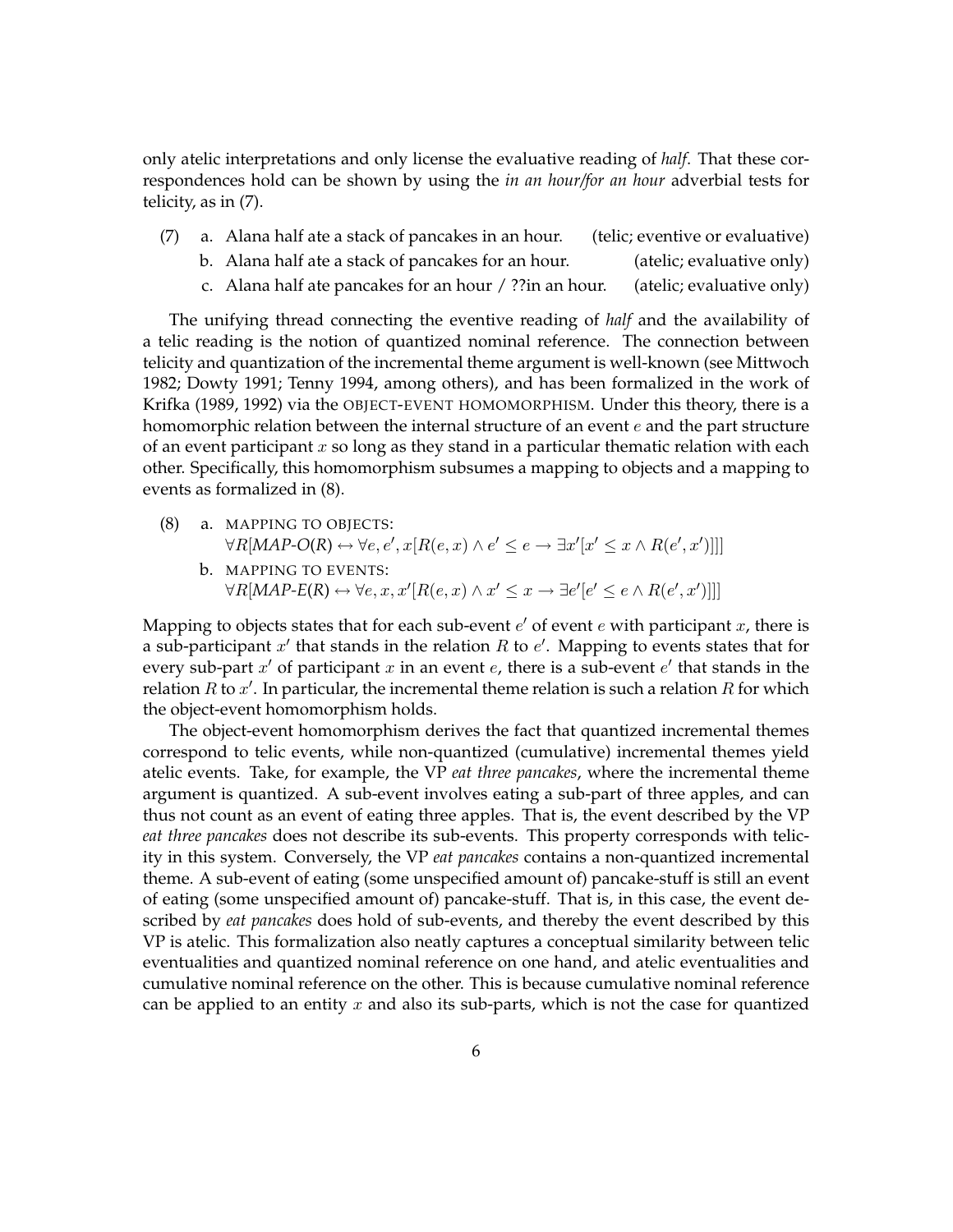nominal reference. More generally, boundedness of the incremental theme argument (or path) corresponds with boundedness of the event.

Returning to *half*, it appears then that the eventive use has the effect of measuring out the event by measuring out the quantity of incremental argument. That is, there is a sense in which the sentences in (5) on their eventive interpretation can roughly be paraphrased by those in (9).

- (9) a. Alana ate half of a stack of pancakes.
	- b. Michael swam halfway around the lake.
	- c. Jim pushed the cart halfway to the store.
	- d. Ann sang half of the opera.

Note that in the paraphrases in (9a) and (9d), the incremental theme argument appears embedded in a partitive structure. Meanwhile in (9b) and (9c), it is more natural to use *halfway* rather than *half*. While both *half* and *halfway* have the effect of measuring out the event relative to an internal argument, *halfway* is preferred in contexts where it is a path that is being measured. In cases where *half* and *halfway* are both acceptable, the use of *halfway* has the effect of imposing a path-like structure on the theme argument. Consider the contrast in  $(10).<sup>4</sup>$ 

- (10) a. Keelin half read the book.
	- b. Keelin read the book halfway.

Both sentences entail that half of the book was read, meaning that both *half* and *halfway* measure out the event by measuring the quantity of the theme involved in the event. However, the use of *halfway* in (10b) imposes a path-like structure on the theme, such that (10b) seems to make a stronger claim than (10a). Whereas (10a) can be true if Keelin read any half of the pages in the book in any order, (10b) seems to require that she started at the beginning and read consecutive pages up to the halfway point. While I concede that the contexts of use for *half* and *halfway* are slightly different, going forward I focus mainly on *half* and treat *halfway* as a synonymous variant.

Thus, the eventive use of *half* plays a role in measuring out the event, specifically by identifying the proportion or quantity of the incremental theme argument that is involved in the event. In this respect, eventive *half* correlates with quantization of the incremental theme, which explains why it co-occurs with a telic interpretation of the VP. The evaluative use, by contrast, has no such effect. This is clear from the fact that the evaluative use is felicitous in contexts where there is no incremental theme argument to measure (*cf.* (6b-6d)). In fact, as we have seen, the evaluative use is the only interpretation available in these cases. Evaluative *half* is, in a sense, unmarked for telicity, since it can occur in both telic and atelic contexts.

<sup>&</sup>lt;sup>4</sup>Thanks to Anita Mittwoch for pointing out this minimal pair to me.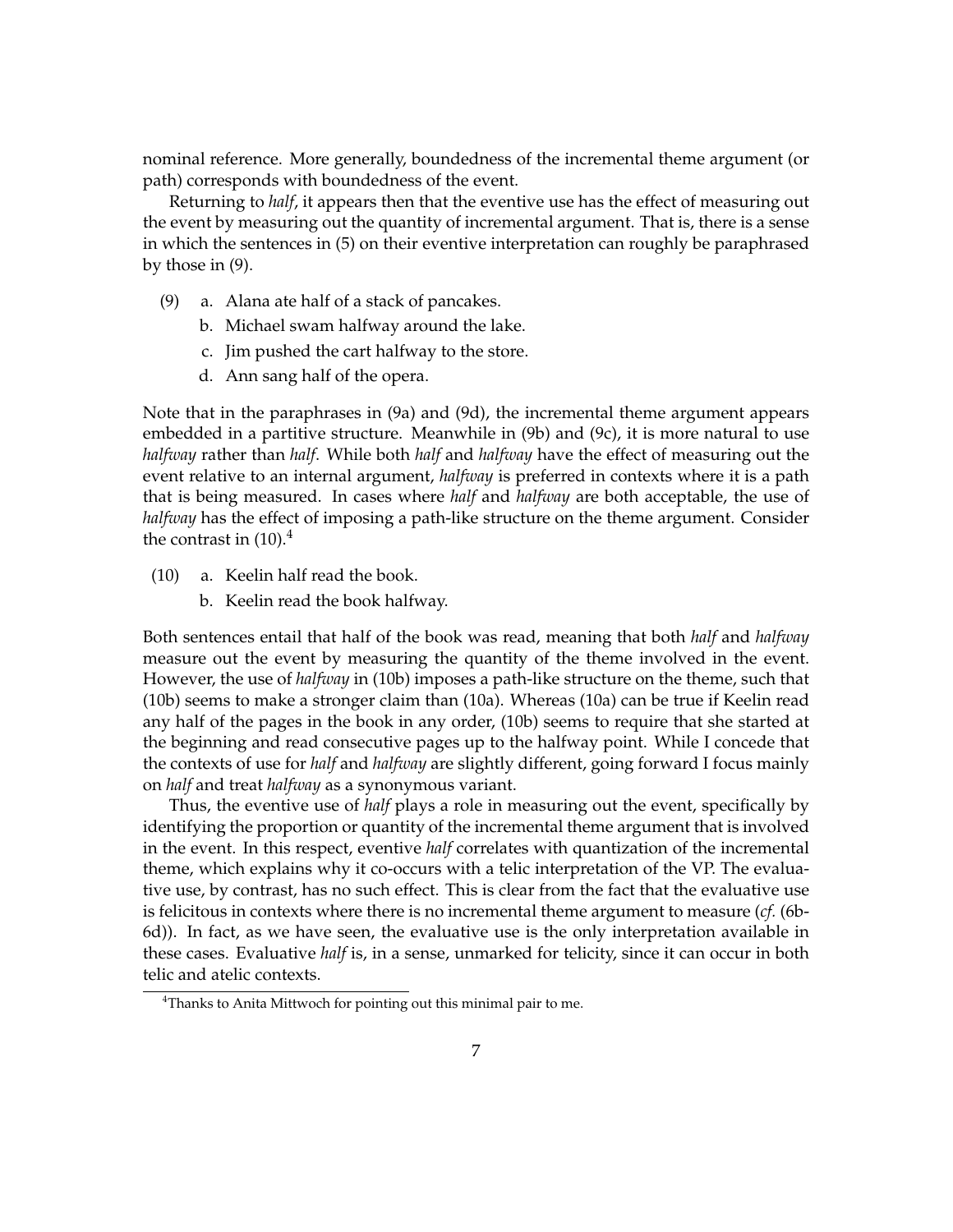### **2.3 Looking ahead**

Proportional modifiers have also received attention in the literature as modifiers of gradable adjectives as in (11) (see for example Cruse, 1986; Kennedy and McNally, 2005).

(11) The glass is partially/half/mostly/completely full.

Because of their distribution as modifiers of both adjectives and VPs, certain authors have recently used evidence from proportional modification as a starting point to developing a degree-based analysis of aspectual composition, notably Caudal and Nicolas (2005) and Piñón (2005, 2008). I too follow this path in unifying degree semantics with aspect in the case of VPs headed by incremental theme verbs. In the next section, I outline the formal analysis of the semantics of scales and degrees, and point out the crucial properties of scale structure upon which my theory of aspectual composition will be built.

More generally, a scalar account of aspect and events has been recently pursued in the literature. In such accounts, progress of an event corresponds with movement along a scale (Krifka, 1998; Wechsler, 2005; Beavers, 2008). Thus, boundedness of a scale yields a bounded (telic) event, where the scale at issue corresponds with a (change in a) property of an event participant (see also Hay et al., 1999; Filip, 2008; Kennedy and Levin, 2008; Stensrud, 2009).

### **3 The semantics of scales and degrees**

In this section I review the relevant properties of scales and degrees that will be essential in my analysis of *half* and the interactions between aspect and scale structure. Of particular interest will be the distinction between open and closed scales (see also Fleischhauer, this volume), as well as scales based on the quantity of a nominal argument.

#### **3.1 Formal properties of scales and degrees**

In this section I outline the semantics of scales and degrees, and detail the formal properties of scales that will be relevant for developing a degree-based analysis of aspectual composition. The discussion here is largely based on the analysis of gradable adjectives and their modifiers by Kennedy and McNally (2005) (henceforth K&M). Following K&M and others (e.g. Rotstein and Winter, 2004), I take scales to consist of three components: a set of degrees, a dimension, and an ordering relation. For our purposes, the most important aspect of scale structure is the set of degrees, and specifically whether a scale includes upper and lower bounds. Through a detailed study of the behavior of modifiers of gradable adjectives, K&M conclude that it is linguistically relevant whether an adjective lexicalizes an upper bound, lower bound, both, or neither. Scales that include both upper and lower bounds are said to be fully CLOSED; those that include neither are said to be OPEN; while those that include only an upper or lower bound are upper and lower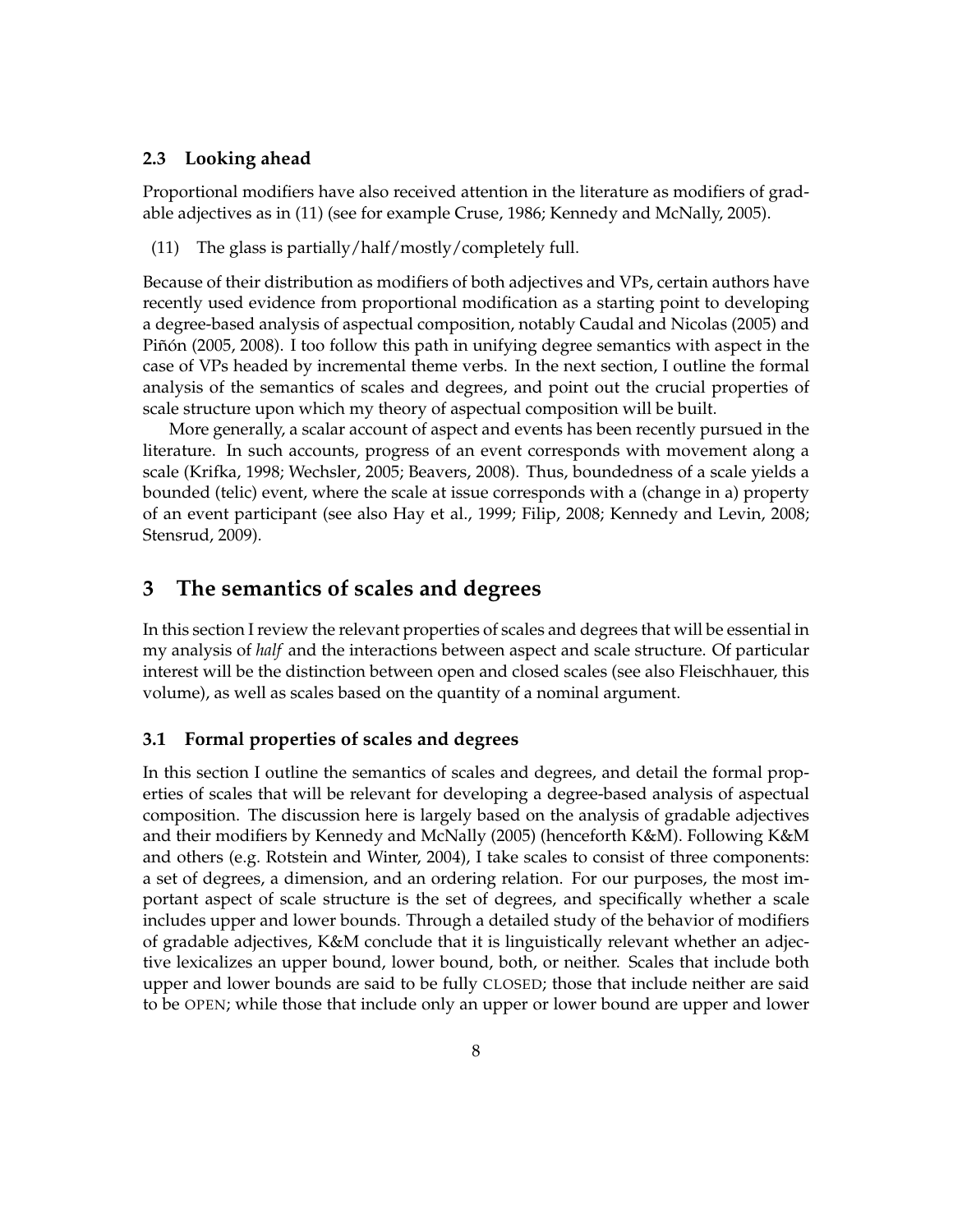closed, respectively. K&M take as a diagnostic for scale boundedness whether antonym pairs with the same scale accept modifiers that make reference to maximal bounds.

- (12) a. Fully closed: The room is 100% full/empty.
	- b. Upper closed: This product is 100% pure/??impure.
	- c. Lower closed: That author is completely ??famous/unknown.
	- d. Fully open: Her brother is completely ??tall/??short.

As previously mentioned, the proportional modifiers that we are interested in here, including *half*, not only appear as VP modifiers, but can also modify gradable adjectives. However, their distribution with gradable adjectives is restricted, and in particular these modifiers are sensitive to the scale structure of the predicate they modify. Note that *half* is perfectly grammatical in (13) as a modifier of *full* and *open*, while in (14), *half* is infelicitous modifying *tall* or *old*.

- (13) a. The glass is half full.
	- b. The door is half open.
- (14) ??Taylor is half tall/old.

K&M claim that the contrast in acceptability between (13) and (14) is due to the different scale structures of the adjectives involved. On one hand, *full* and *open* are associated with fully closed scales, while on the other hand, *tall* and *old* are associated with open scales. The reader can verify that *half* is likewise infelicitous with upper closed and lower closed scales.

From a purely intuitive point of view, the fact that *half* should only be felicitous with fully closed scales makes sense. The function of *half* is to select a midpoint, equidistant from a minimum and maximum value. Without either a minimum or maximum value, the operation of finding a midpoint fails.

Within this framework, gradable predicates are of semantic type  $\langle d, et \rangle.$   $^5$  That is, they are endowed with an open degree argument that must be saturated before they can be used as regular predicates of individuals. Degree modifiers are able to fulfill the role of providing the degree argument with a value. In the case of *half*, this value is the midpoint of a fully closed scale. The denotation of *half* can be given as in (15), where  $S_G$  is the scale associated with a gradable predicate G.

<sup>&</sup>lt;sup>5</sup>Throughout this paper, in addition to the standard types  $e$  for individuals and t for truth values, I also use  $d$  for the type of degrees and  $s$  for the type of events.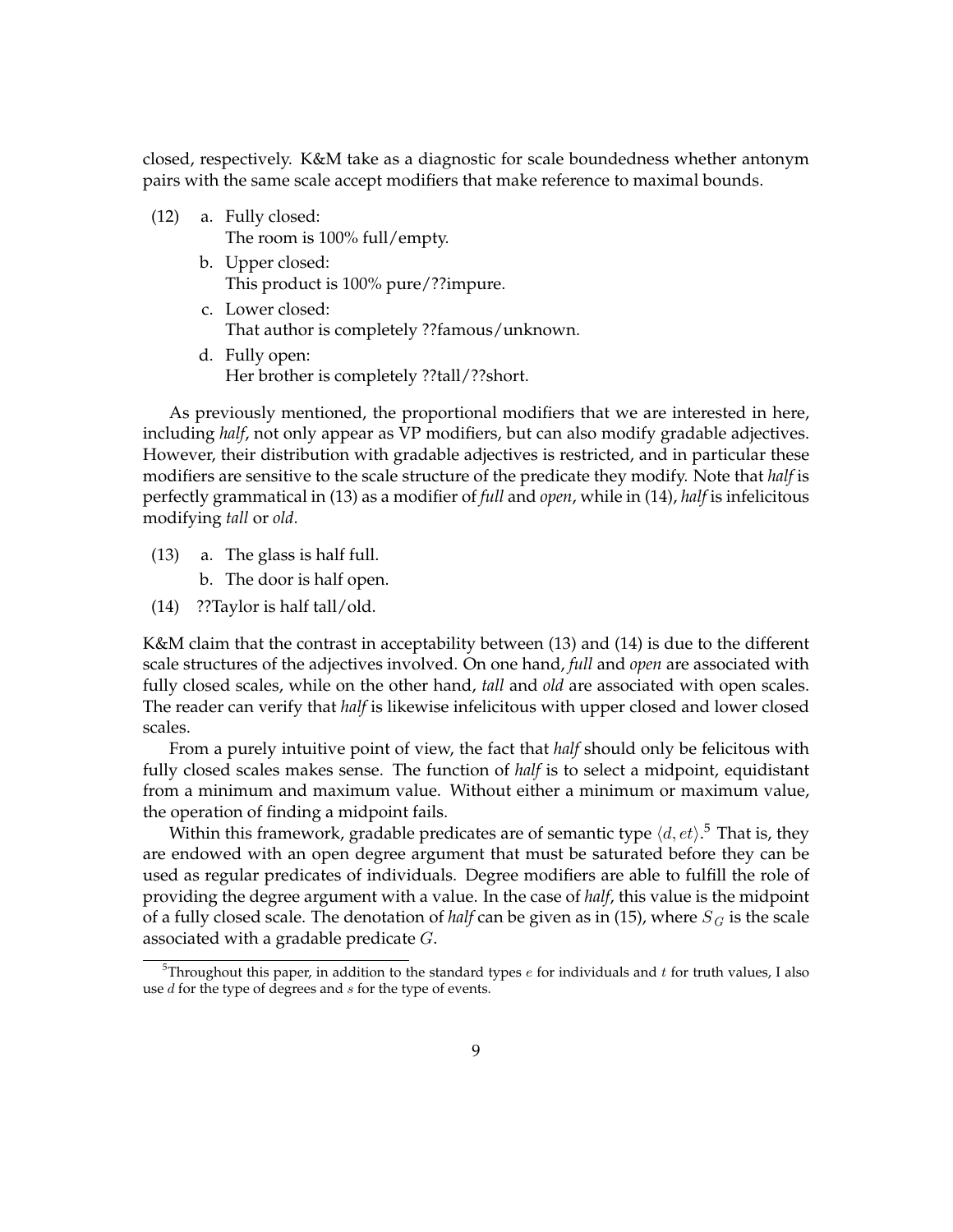(15)  $\parallel$  *half*  $\parallel$  =  $\lambda G \lambda x.G(x)(\text{mid}(S_G))$ 

The notation  $mid(S_G)$  is shorthand for a function that calculates the midpoint between the maximum and minimum values of a scale. That is, since  $mid(S_G)$  requires both a maximum and minimum value of the relevant scale, *half* will only be compatible with gradable predicates that have fully closed scales. Given (15) and the meaning of *full* in (16), the meaning of *half full* can be derived as in (17).

(16)  $\int full \, \mathbf{r} = \lambda d\lambda y \cdot \mathbf{full}(y) = d$ 

(17) 
$$
\llbracket \text{half} \rrbracket (\llbracket \text{full} \rrbracket)
$$

$$
= \lambda G \lambda x. G(x) (\text{mid}(S_G)) [\lambda d \lambda y. \text{full}(y) = d]
$$

$$
= \lambda x. [\lambda d \lambda y. \text{full}(y) = d] (\text{mid}(S_{\text{full}}))
$$

$$
= \lambda x. \text{full}(x) = \text{mid}(S_{\text{full}})
$$

The result of  $(17)$  is a predicate of individuals that is true if the degree to which x holds the property of being full is half, i.e., the midpoint on the scale of *full*. In the absence of a degree modifier, a null degree morpheme *pos* values the degree argument of the gradable predicate based on a contextual standard of comparison. For adjectives with upper-closed scales, including the adjectives that accept modification by *half*, *pos* returns the maximal value on the scale as the contextual standard. This follows from a principle of Interpretive Economy (Kennedy, 2007). This null morpheme will come to play a role in the degreebased account of aspectual composition to follow.

#### **3.2 Quantity-based scales and nominal part structure**

Under the account presented so far, the scale targeted by *half* and other degree modifiers is part of the adjective meaning. That is, gradable adjectives lexicalize scales and degree arguments. These lexicalized scales typically involve some kind of property, such as being full, tall, old, etc. However, in many cases, the type of scale targeted by *half* is related to the QUANTITY of the individual that the adjective is predicated of. Consider the sentences in (18), each of which is ambiguous.

- (18) a. The meat is half cooked.
	- b. The glasses are half full.

The ambiguity stems from the availability of two distinct scales that can be targeted by *half*. On one reading of (18a), *half* is targeting the scale that is lexically encoded in the deverbal adjective *cooked* - the cooked-ness scale. On this reading, the sentence is true if the degree to which the meat is cooked is half. There is also a second reading, where *half* is targeting a quantity-based scale that is based on the part structure of the nominal argument. On this reading, the sentence is true if the proportion of meat that is cooked is half. Similarly, (18b) could be true if all the glasses in the contextually relevant set are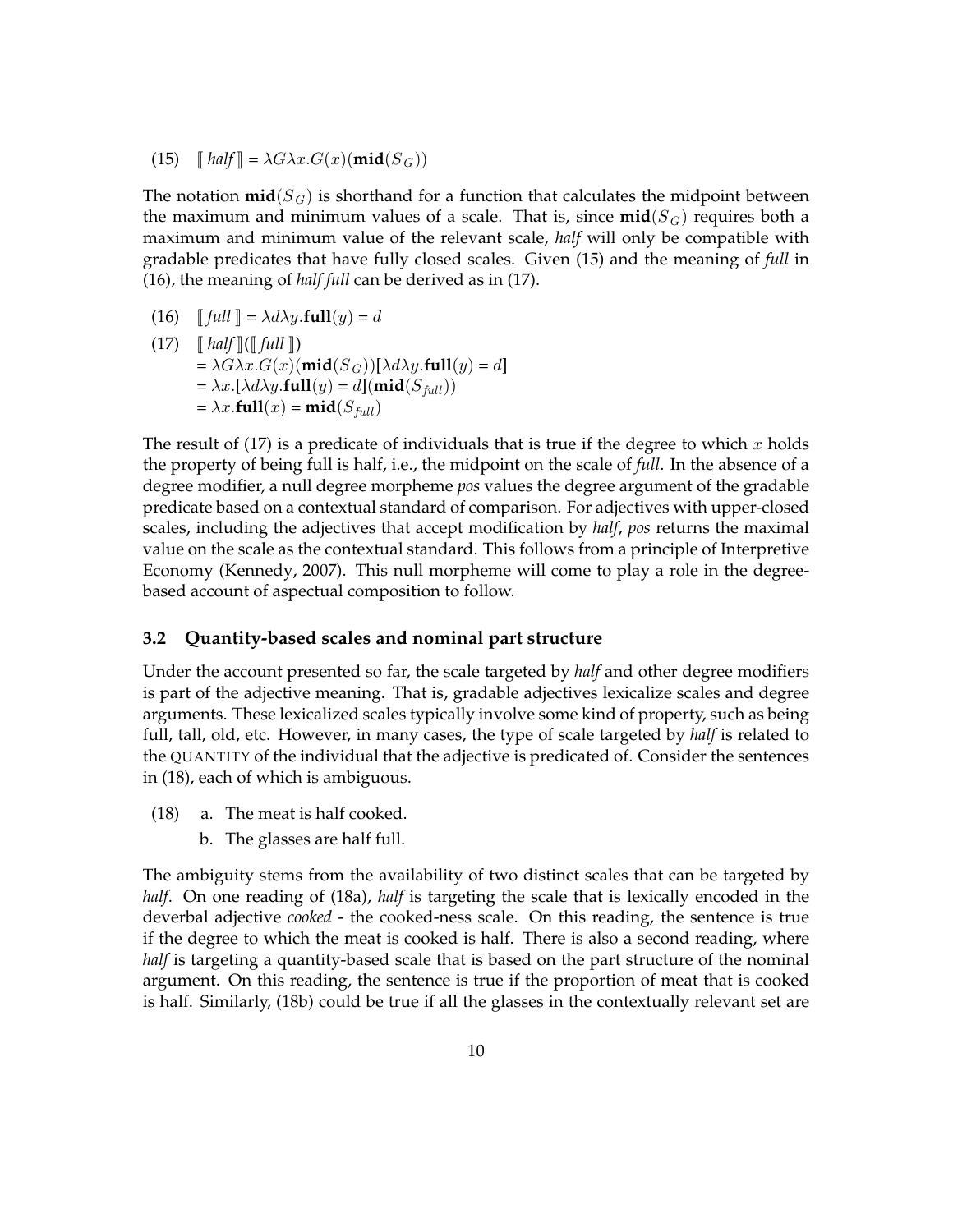full to the degree corresponding with the midpoint of the fullness scale, or if half of the glasses are full and the other half are not.

Noticing that this type of ambiguity is pervasive among gradable adjectives, Kennedy and McNally (2010) propose that many gradable adjectives can encode both a quality (property) scale and a quantity scale. The distinction between the two readings becomes especially clear when the adjective is modified by proportional scalar modifiers like *half*. Importantly though, the structure of the quantity-based scale made available for modification is crucially linked to the part structure of the nominal argument. In particular, the quantity-based reading for *half* requires a bounded nominal argument to measure. Note that this reading of *half* is unavailable when the nominal argument is a bare mass noun or bare plural, as in (19).

- (19) a. ??Meat is half cooked.
	- b. ??Glasses are half full.

This behavior of *half* in the adjectival case parallels that of the eventive use of *half* as discussed in the previous section. That is, this use of *half* requires a bounded nominal argument upon which a fully closed scale structure can be based. Bare mass nouns and bare plurals denote unbounded quantities, i.e., they are an instance of non-quantized nominal reference, meaning they correspond with open scales.

What is important here is that nominal part structure crucially correlates with scale structure. That is, a bounded, quantized nominal argument corresponds with a fully closed scale, which is required for the successful application of *half*. This use of *half* in the adjectival case also corresponds with a partitive-like meaning, whereby the modifier identifies the proportion of the parts of the nominal to which the adjective applies.

### **4 The eventive reading**

In this section I go into detail about how to account for the eventive use of *half* within a framework that incorporates degree semantics into aspectual composition. Recall what needs to be accounted for: first, that eventive *half* targets a quantity-based scale that is related to the nominal part structure of the incremental theme argument; second, that the use of eventive *half* correlates with telic readings of the VP; and third, that *half* targets fully closed scales only (these last two points being closely related). While the main goal of this section is to account for the contribution of *half* within the proposed framework of aspectual composition, in order to arrive at the final analysis we will be faced with the question of the lexical semantics and argument structure of incremental theme verbs more generally. Previewing the final outcome, it will be shown that incremental theme verbs are simple activity predicates that neither lexicalize a degree argument nor directly select for their internal argument.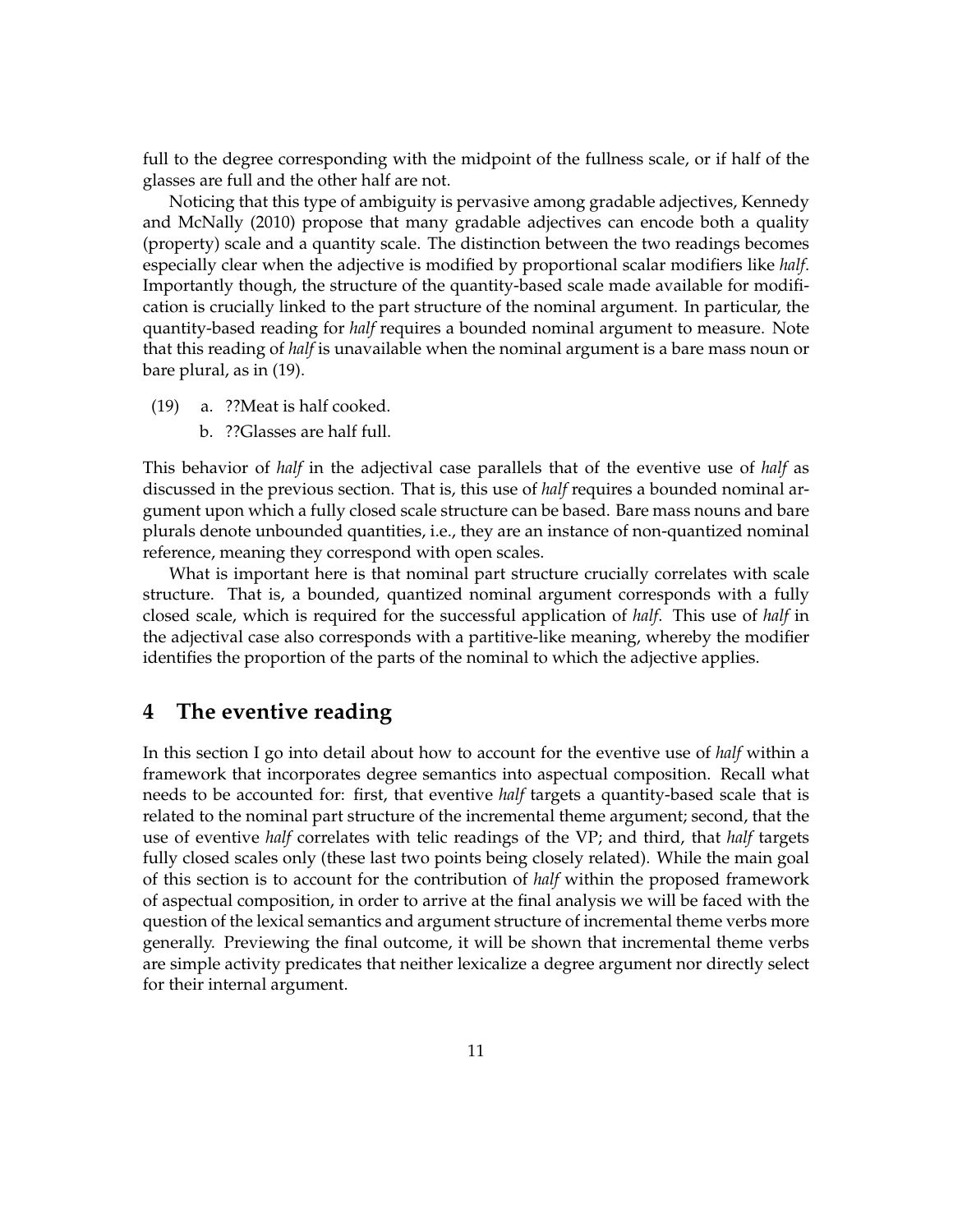#### **4.1 Degrees, aspect and the incremental theme**

As we have seen in the previous section, *half* can be analyzed as a degree term that is a function from gradable predicates of semantic type  $\langle d, \epsilon t \rangle$  to predicates of type  $\langle e, t \rangle$ . In the case of quantity-based scales, *half* has the function of measuring out the quantity of the individual to which the property named by the adjective is ascribed. As shown in section 2, the eventive use of *half* has the function of measuring out the event described. Thus, to extend the degree-based analysis to events and aspectual composition, it seems we need to allow at least some event descriptions to be construed as gradable predicates as well. That is, given that the function of proportional modifiers such as *half* is to supply a value to an open degree argument, it seems that we need to allow that VPs headed by incremental theme verbs be of semantic type  $\langle d, st \rangle$  (where s is the type of events).

Some previous attempts to integrate degrees into aspectual composition have used the above reasoning as their guiding intuition and have tried to implement it in different ways. Piñón (2000, 2005) assumes that incremental theme verbs do not lexicalize a degree argument, but undergo a type shift to add a degree argument to their denotation. This move makes available an open degree argument that can be targeted by degree modifiers, including *half*. This type of implementation, however, runs the risk of overgeneration, which means that the type-shifting mechanism needs to be constrained to occur only with certain classes of verbs. Thus, such an analysis needs to stipulate which verb classes can be subject to this type shift. This problem is circumvented in a later analysis by Piñón (2008), where it is proposed that incremental theme verbs are themselves endowed with a degree argument from the lexicon.<sup>6</sup>

A problem with both these types of accounts is that there is evidence against having an open degree argument in the verb itself or at the VP level.<sup>7</sup> Rappaport-Hovav (2008) gives an overview of the types of scales that are aspectually relevant and which of those can be lexicalized in the meanings of verbs. In the case of VPs headed by incremental theme verbs, the relevant type of scale is what she calls a volume/extent scale (what we have been calling a 'quantity-based' scale). She argues that extent scales are not actually lexicalized in incremental theme verbs, since they can appear with a wide variety of resultatives.

- (20) a. Larissa steamed the clothes dry/clean/stiff.
	- b. Cinderella scrubbed her knees sore/the dirt off the table/the table clean.

Since resultatives have the function of introducing their own scale or specifying a scale lexicalized in the verb (Levin and Rappaport-Hovav, 1995; Wechsler, 2005), and given the

 $6C$ audal and Nicolas (2005) also formalize a degree-based analysis of aspectual composition, but appear to be non-committal as to where the degree argument comes from, i.e., whether it is associated with the verb from the lexicon or whether it is the result of a type-shifting mechanism.

<sup>&</sup>lt;sup>7</sup>The argumentation in this section is an expanded version of that found in Bochnak (2010).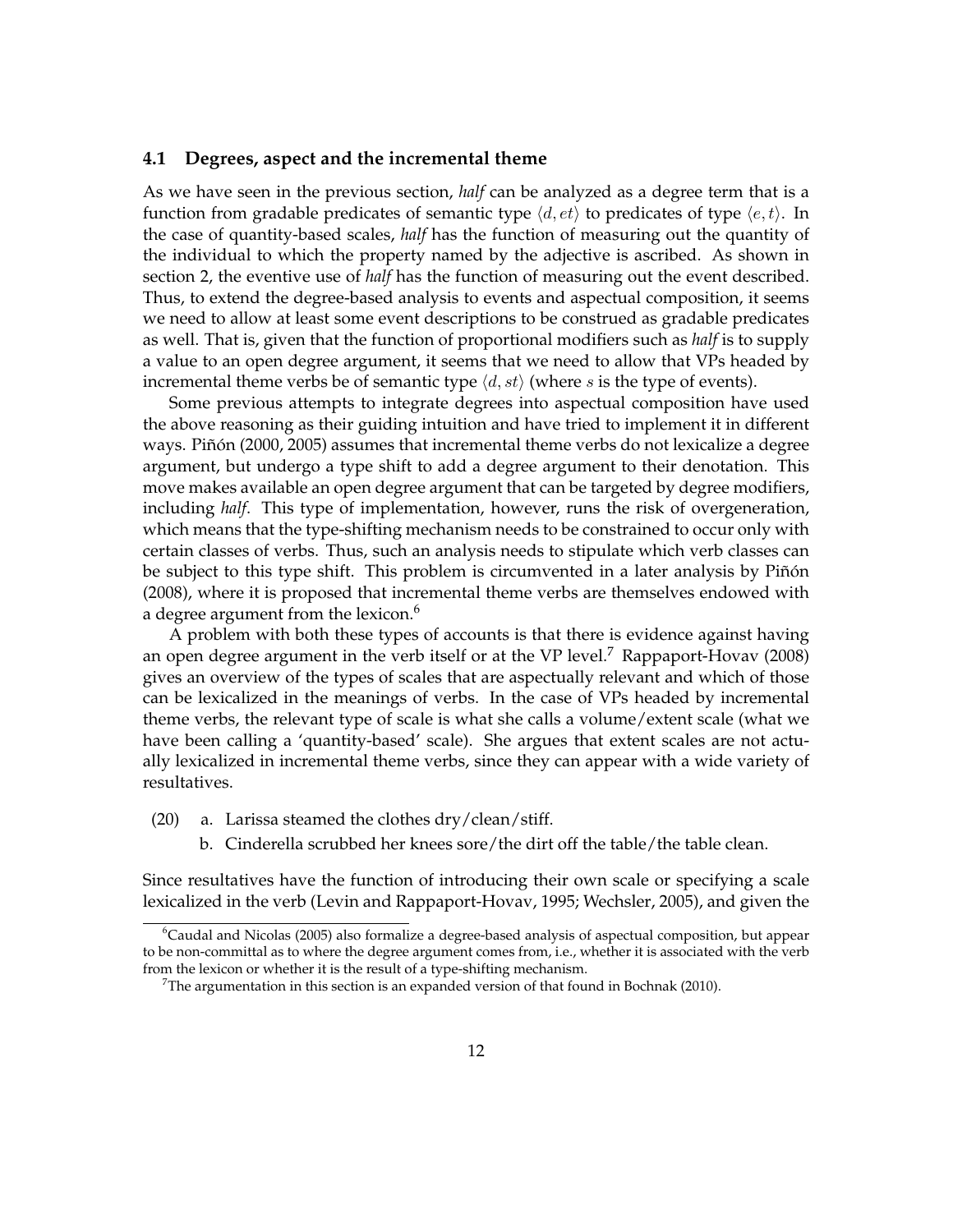constraint against specifying multiple scales within a single VP (Levin and Rappaport-Hovav, 1995), the fact that all the resultatives in (20) are felicitous leads to the conclusion that the verbs themselves do not lexicalize a scale. Note that this behavior contrasts with verbs that do lexicalize a scale, where a resultative can only be used to specify that scale, not introduce a new one.

- (21) a. Jerome froze the ice cream solid/??clean.
	- b. ??We dimmed the room empty.

Another piece of evidence comes from argument realization properties of incremental theme verbs. Transitive verbs that lexically encode a scale require that their patient be the entity that undergoes the scalar change denoted by the scale, and furthermore require these objects to be realized syntactically. Incremental theme verbs do not show this behavior and can appear intransitively.

- (22) Last night we cooled \*(the room with the air conditioner).
- (23) Last night we ate/read/scrubbed.

Given this evidence, Rappaport-Hovav concludes that incremental theme verbs do not themselves lexicalize scalar meaning. Rather, the scale at issue in these cases is provided by the referent of the incremental theme argument itself. I take this one step further and claim that is evidence against the presence of a degree argument that tracks the quantitybased scale in the denotation of the verb itself. This means that eventive *half* does not combine directly with the verb, since the latter is not of the right semantic type.<sup>8</sup>

In addition, there is also evidence for a lack of an open degree argument at the VP level as well. Specifically, as shown by Gawron (2007), VPs headed by incremental theme verbs do not accept the full range of degree morphology that would otherwise be expected if there was in fact an open degree argument at this level.

- (24) a. i. ??Tim wrote the paper more than Tommy did.
	- ii. ??Tim more wrote the paper than Tommy did.
	- b. ??Tim wrote the paper too much.
	- c. ??Tim wrote the paper so much that Tommy barely did anything at all.

Indeed, the set of proportional modifiers that measure out events (and also the intensifier *really*) are among the few degree terms that actually appear to be able to modify VPs headed by incremental theme verbs. In order to get the intended readings for the sentences in (24) (i.e., readings based on the quantity scale derived from the part structure of the theme argument), the degree morphology must appear embedded within the VP, closer to the incremental theme argument itself.

 ${}^{8}$ I also take this as evidence against a type-shifting analysis *a la* Piñón (2000, 2005), since such an account misses the generalization that the scale at issue is crucially related to the incremental theme argument, and thus it is unclear how this scale could be 'passed up' to the verb.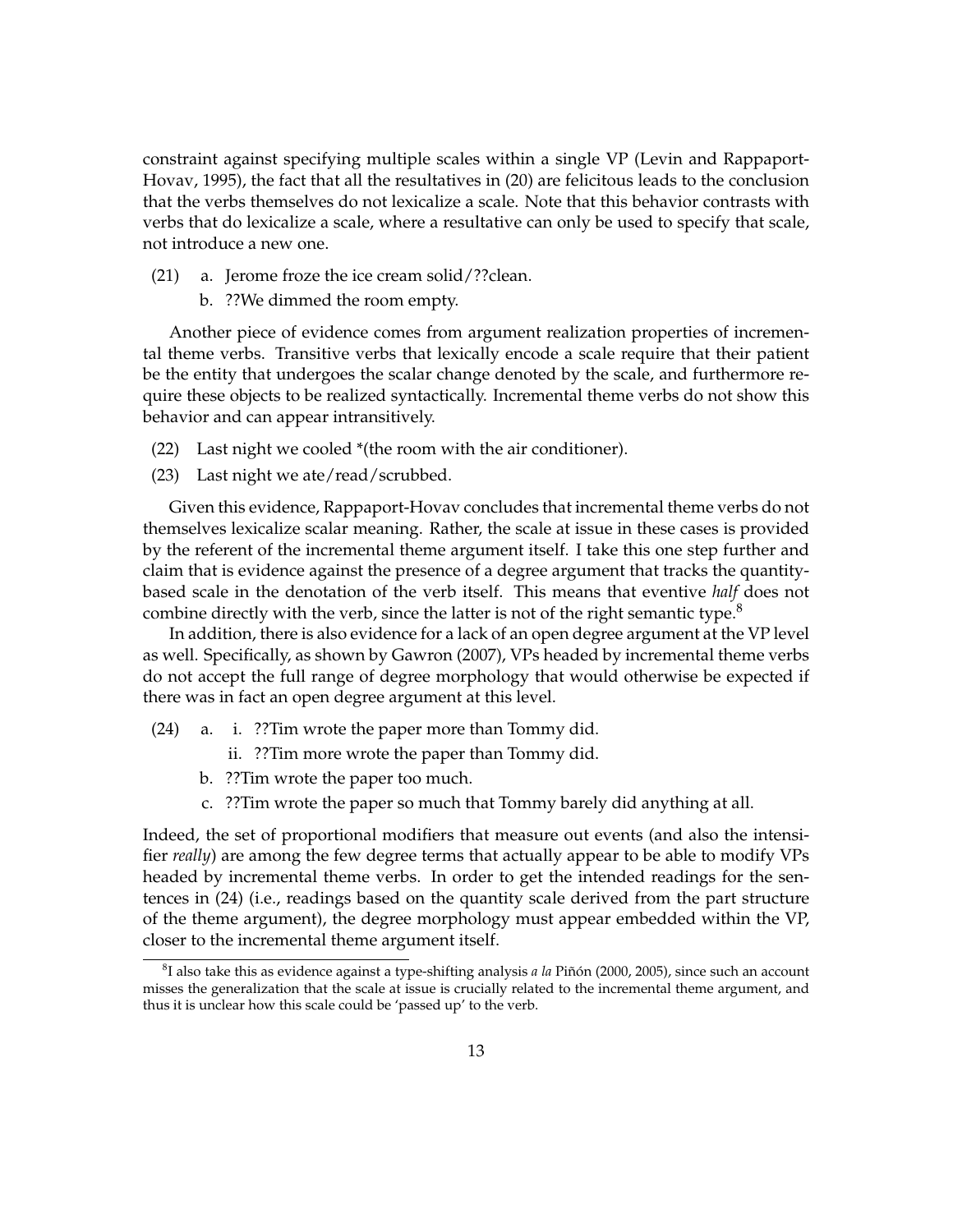- (25) a. Tim wrote more of the paper than Tommy did.
	- b. Tim wrote too much of the paper.
	- c. Tim wrote so much of the paper that Tommy barely did anything at all.

Therefore degree morphology is possible, just not at the VP level. Notice also that in all the sentences in (25), there is the obligatory insertion of *of* when degree morphology is present.

Given this evidence, I conclude that there is no open degree argument on the verb itself or at the VP level. But then we are left with a puzzle as to why *half* appears to be a VP modifier if there is no degree argument at this level for it to target. In what follows, I propose an analysis whereby all the action of the degree semantics is internal to the VP. As such, we will be able to capture the fact that the quantity scale is directly related to the incremental theme argument, and also the fact that degree semantics more generally occurs embedded within the VP, with no open degree argument at the VP level.<sup>9</sup>

#### **4.2 Deriving the eventive reading**

Let us recap what we have learned so far: eventive *half* is a degree term that targets a quantity-based scale; incremental theme verbs do not themselves lexicalize a quantity scale; there is evidence against having an open degree argument at the VP level; and other degree morphology appears embedded within the VP, and is accompanied by *of*insertion. In addition, we know that the quantity-based scale is related to the referent of the incremental theme argument. Thus, it appears what we need is a way for the part structure of the nominal to be mapped onto a quantity scale that can be targeted by *half* (or other degree terms as in (25)).

My proposal is that the mapping between nominal part structure and the quantity scale is due to the presence of a functional head which I will call  $\mu$  (for *measure*). This function takes an incremental theme nominal and returns a gradable event description that is true of an event whose theme is the parts of the nominal argument, the quantity of which is equal to a degree  $d$ .

(26)  $\llbracket \mu \rrbracket = \lambda x \lambda d \lambda e. \exists y [y \leq x \wedge \text{ theme}(e)(y) \wedge \text{quantity}(y) = d]$ 

The inclusion of the QUANTITY predicate within  $\mu$  underscores the fact that it is not simply the incremental theme argument in and of itself that is responsible for the scale at issue, but rather a *property of* the incremental theme, namely its quantity. That is, event measurement, and thereby (a)telicity, tracks a physical property of the affected argument (see also Hay et al. 1999 and Stensrud 2009 for similar discussion). Also embedded within the meaning of  $\mu$  is a partitive semantics (Ladusaw, 1982).<sup>10</sup> In effect, it is the parts of the

 $^9$ Such an account is similar in spirit to the one presented in Stensrud (2009), whereby telicity is derived by measure-of-change function embedded within the VP.

<sup>&</sup>lt;sup>10</sup>This is a slight modification of the analysis of  $\mu$  in Bochnak (2010).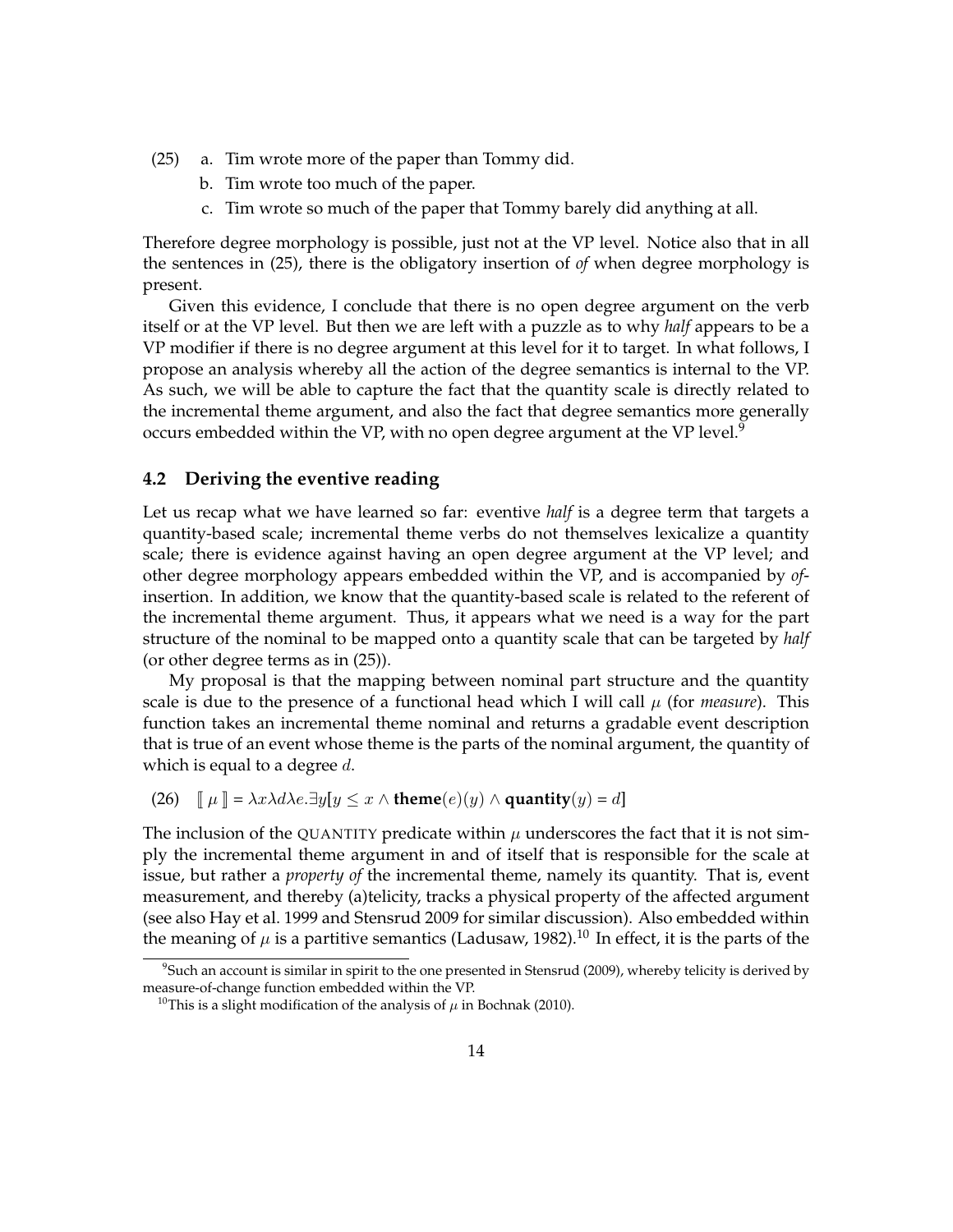nominal that constitute the incremental theme argument. This has two desirable consequences. First, it captures the fact that eventive *half* measures out the event by measuring out the quantity of the theme argument involved in the event. Recall that sentences with eventive *half* can be roughly paraphrased using actual partitives as in (9); this intuitive connection to the partitive construction is thereby captured in (26). Second, the mandatory presence of *of* in other quantity-based degree constructions as in (25) can be explained if this *of* is actually an overt spell-out of  $\mu$  in these cases.

A sample derivation of the VP *half eat the apple* is given as in  $(27)$ . First,  $\mu$  combines with the theme argument, resulting in a gradable property of events. Next, *half* merges to saturate the open degree argument, and the resulting event description combines with the verb by event identification/conjunction (*cf.* Kratzer, 1996; Stensrud, 2009).



- a.  $\llbracket \mu \rrbracket = \lambda x \lambda d\lambda e. \exists y[y \leq x \land \textbf{theme}(e)(y) \land \textbf{quantity}(y) = d]$
- b.  $\llbracket \mu$  the apple  $\llbracket = \lambda d\lambda e. \exists y[y \leq the \text{.apple} \land \text{ theme}(e)(y) \land \text{quantity}(y) = d\rrbracket$
- c.  $\llbracket \hat{half} \rrbracket = \lambda G \lambda e. G(e) (\text{mid}(S_G))$
- d.  $\left[ \text{half } \mu \text{ the apple } \right] = \lambda e. \exists y [y \leq \text{the apple} \wedge \text{ theme}(e)(y) \wedge \text{quantity}(y) = \text{mid}(S_{apple})) \right]$
- e.  $\parallel$  *eat half*  $\mu$  *the apple*  $\parallel$  =  $\lambda e$ **.eat**( $e$ ) ∧  $\exists y[y \leq$  *the.apple* ∧ **theme**( $e$ )( $y$ ) ∧ **quantity**( $y$ )  $= mid(S_{\text{apple}}))]$

The result is an event description that is true of an event  $e$  that is an eating, and whose theme is the parts of *the apple* whose quantity is equal to half. All that is needed to account for the data is a spell-out rule that says when *half* or other proportional modifiers combine with  $\mu$ , those modifiers move to a position above the verb to arrive at the correct word order (i.e., *half eat the apple*), and  $\mu$  is unpronounced, whereas for other degree constructions, the degree word stays in situ, and  $\mu$  is spelled out as *of*, which nicely captures the data from Gawron in  $(25).^{11}$ 

 $11$ As for the distributive reading mentioned above, I tentatively propose that some form of a generalized distributivity operator may apply to  $\mu$  (see ?). The application of such an operator would be vacuous in the case where the theme is a singular individual, but would result in a distributive reading over a plural theme argument as in (3).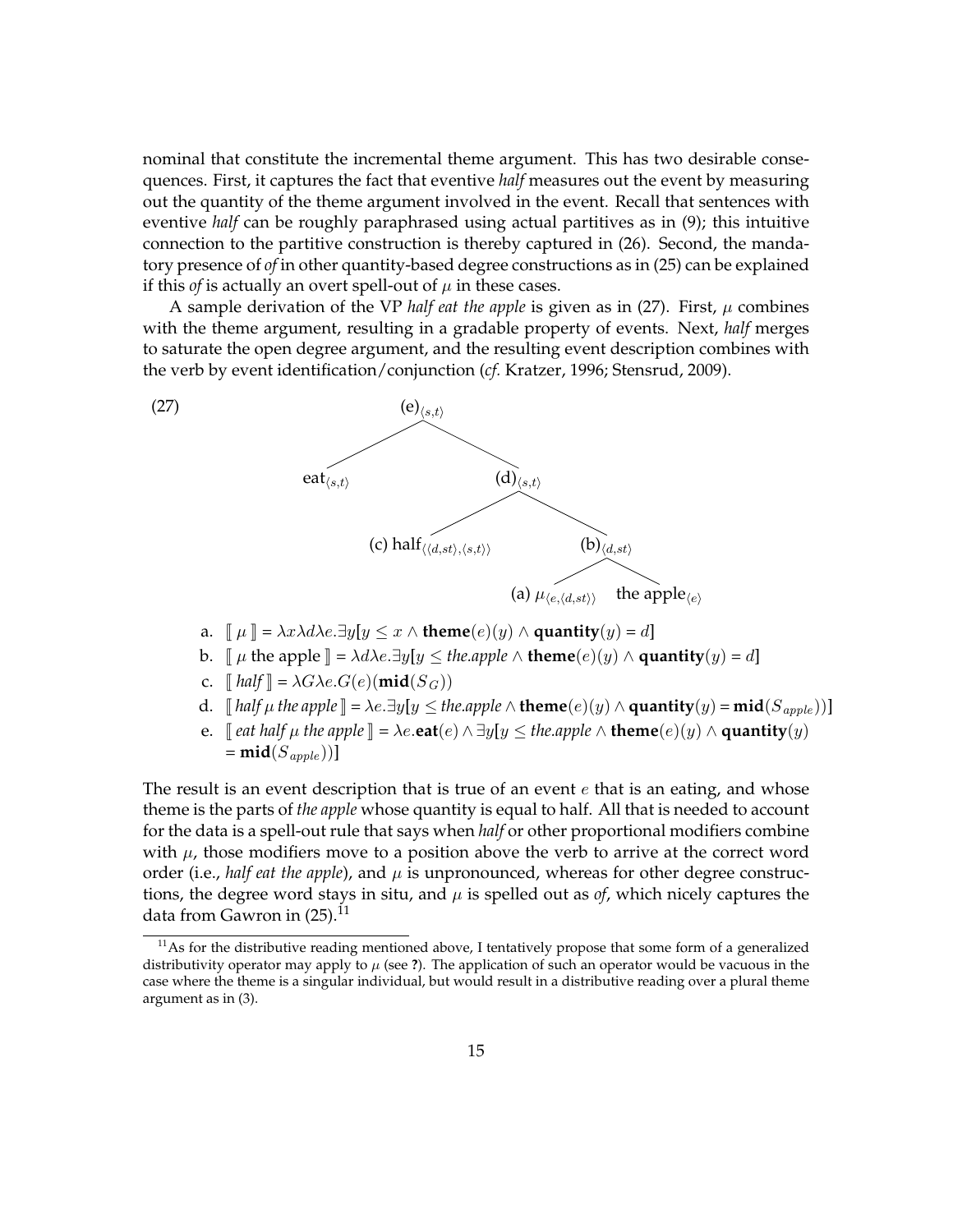Under the analysis presented here, the function  $\mu$  mediates between the part structure of the incremental theme argument and the quantity scale targeted by degree morphology. In addition,  $\mu$  also syntactically introduces the incremental theme argument, since it is not directly selected for by the verb. This essentially puts  $\mu$  on par with the agentive  $v$  head that introduces the agent of an event (Kratzer, 1996, 2003). That is, both are functional heads that syntactically introduce and assign thematic roles to a verb's arguments. Specifically,  $\mu$  introduces the verb's internal argument and assigns the theme role, while  $v$  introduces the verb's external argument and assigns the role of agent to that argument. What this means is that under the analysis advocated here, the syntax and semantics of event predicates headed by incremental theme verbs is fully Neo-Davidsonian, in that the verb does not even select for its internal argument. On one hand, Kratzer (1996, 2003) has argued against such an approach, and specifically that themes must be selected by their verbs, so my claim that the internal argument is also introduced by a functional head is not uncontroversial. On the other hand, there are also arguments that have been raised that incremental theme verbs do not directly select for their themes.<sup>12</sup>

Rappaport-Hovav (2008) provides at least three pieces of evidence pointing to the conclusion that incremental theme verbs do not show a strong attachment to their direct object. First, these verbs can be used intransitively as in (28).

(28) All last night Cinderella scrubbed/ate/read/drank/wiped and wiped.

Second, as already shown, incremental theme verbs can appear with resultatives (*cf.* (20)). In certain cases, these resultatives may include nominals that appear to be objects, but are clearly not selected by the verb itself.

(29) Cinderella scrubbed her knees sore/the dirt off the table.

Third, these verbs can appear with *out-* prefixation, in which case the object is not an incremental theme.

(30) Cinderella out-scrubbed/out-ate/out-read/out-drank/out-wiped her step-sisters.

Rappaport-Hovav takes these facts as evidence that incremental theme verbs denote simple activity predicates that do not directly select for their theme argument.

Furthermore, a recent challenge to Kratzer's claim that internal and external arguments be treated differently in the syntax and semantics comes from Williams (2009). According to Williams, evidence from resultatives in Mandarin reveals that agent and theme roles show certain interpretational parallels that would not be expected under an analysis that treats them in two different ways, i.e., with the theme selected by the verb and the agent introduced by a functional head. This idea is captured in the present analysis whereby both internal and external arguments are introduced via functional material. I

 $12$ Once again, much of this argumentation is borrowed from Bochnak (2010).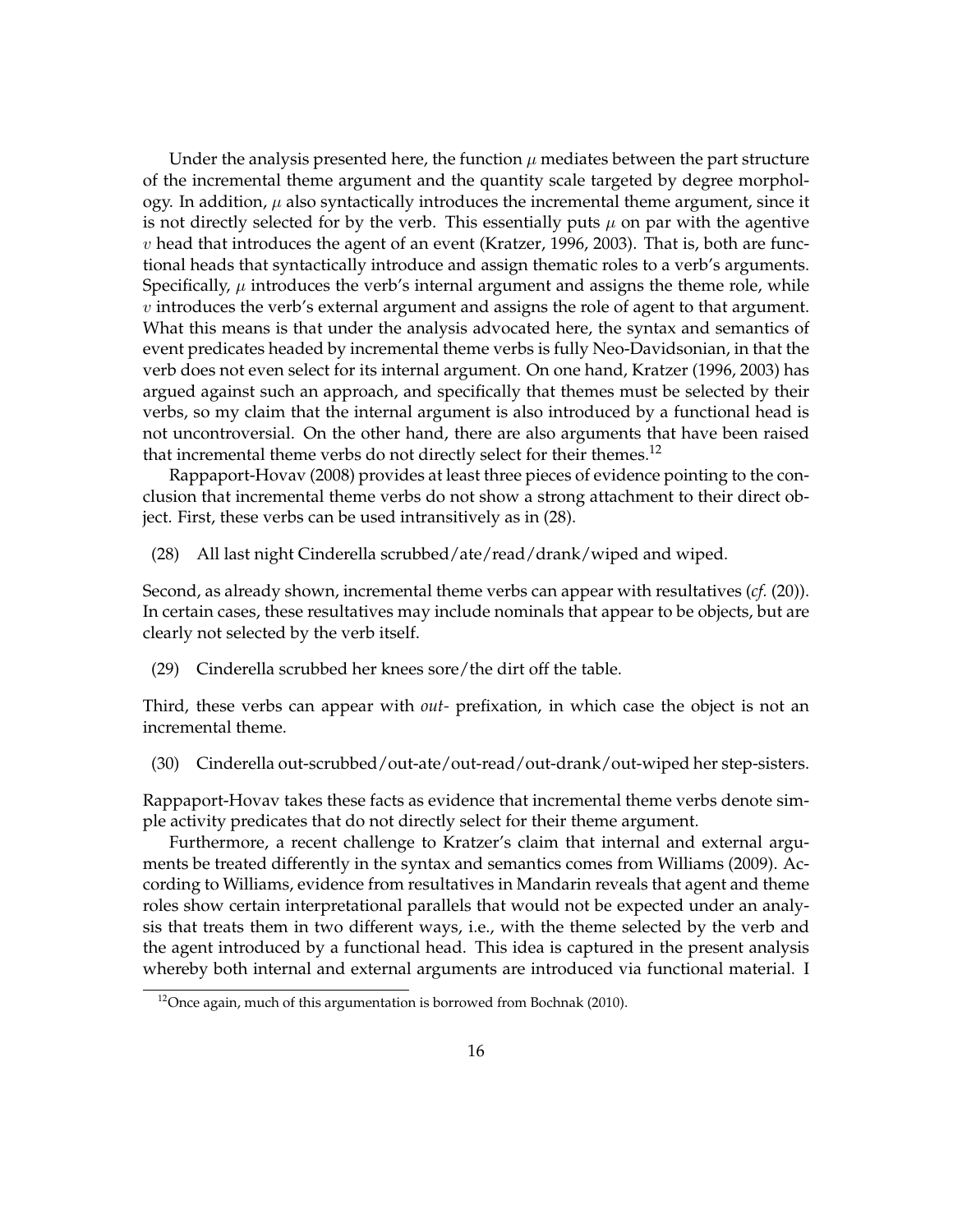take the set of evidence briefly outlined here to indicate that the analysis advocated in this paper involving  $\mu$  is at the very least a plausible one.

The analysis presented here not only accounts for the acceptability of eventive *half* with quantized incremental themes, but can also explain its unacceptability with nonquantized, cumulative incremental themes, and why we get default telic readings with quantized themes, and atelic readings with cumulative ones, in the absence of a degree modifier. First, as was shown in section 2, eventive *half* is only felicitous with a bounded incremental theme argument, but cannot occur with (unbounded) bare plurals or mass nouns, or when there is no theme argument present at all (*cf.* (6)). These facts receive a principled explanation under the analysis proposed here. When a bare plural or mass noun combines with  $\mu$ , the resulting set of degrees corresponds to an open scale. This explains why eventive *half* cannot occur in these cases - it requires a fully closed scale over which to operate. In the case where no incremental theme argument is present at all (i.e., in intransitive uses of incremental theme verbs), no quantity scale is available for modification in the first place, explaining why eventive *half* cannot occur in such contexts either.

Second, the degree-based account also explains why telic readings of incremental theme VPs with quantized themes are most natural, while only atelic readings are possible with cumulative theme arguments. For concreteness, let us consider the sentences in (31).

| $(31)$ a. Cathy ate the apple.  | (telic reading preferred) |
|---------------------------------|---------------------------|
| b. Cathy ate apples/applesauce. | (atelic reading only)     |

Under the analysis presented here, the incremental theme arguments in both these sentences are introduced by  $\mu$ , with the result being a gradable property of events.<sup>13</sup> I propose that in cases such as those in (31) where there is no overt degree morpheme present, that a silent degree morpheme *pos* applies and supplies the degree argument with a contextual standard, parallel with the adjectival case (*cf.* the discussion in section 3).<sup>14</sup> In the case of (31a), the quantized theme argument introduces a fully closed scale when it combines with  $\mu$ . Recall that in the case of adjectives with fully closed scales, the effect of *pos* is to supply the degree argument with the maximal value of the scale, resulting in a default maximal interpretation. The situation is parallel when *pos* applies to the fully closed scale in (31a), resulting in the default maximal, telic interpretation. By contrast, the scale at issue in (31b) is an open scale, and *pos* simply returns a contextual value for the degree argument. This value cannot be a maximal one since the scale is an open scale. In this case, the application of *pos* yields a vague interpretation of the sentence based on a contextual standard, meaning that the quantity of apple-matter or applesauce is unspecified,

<sup>&</sup>lt;sup>13</sup>Since  $\mu$  takes as its first argument an individual of type  $e$ , this analysis assumes that bare nominals as in (31b) must be kind-denoting individuals (see Chierchia, 1998).

<sup>&</sup>lt;sup>14</sup>Also see similar proposals for a *pos* morpheme for events in Piñón (2005, 2008); Kennedy and Levin (2008) and Stensrud (2009).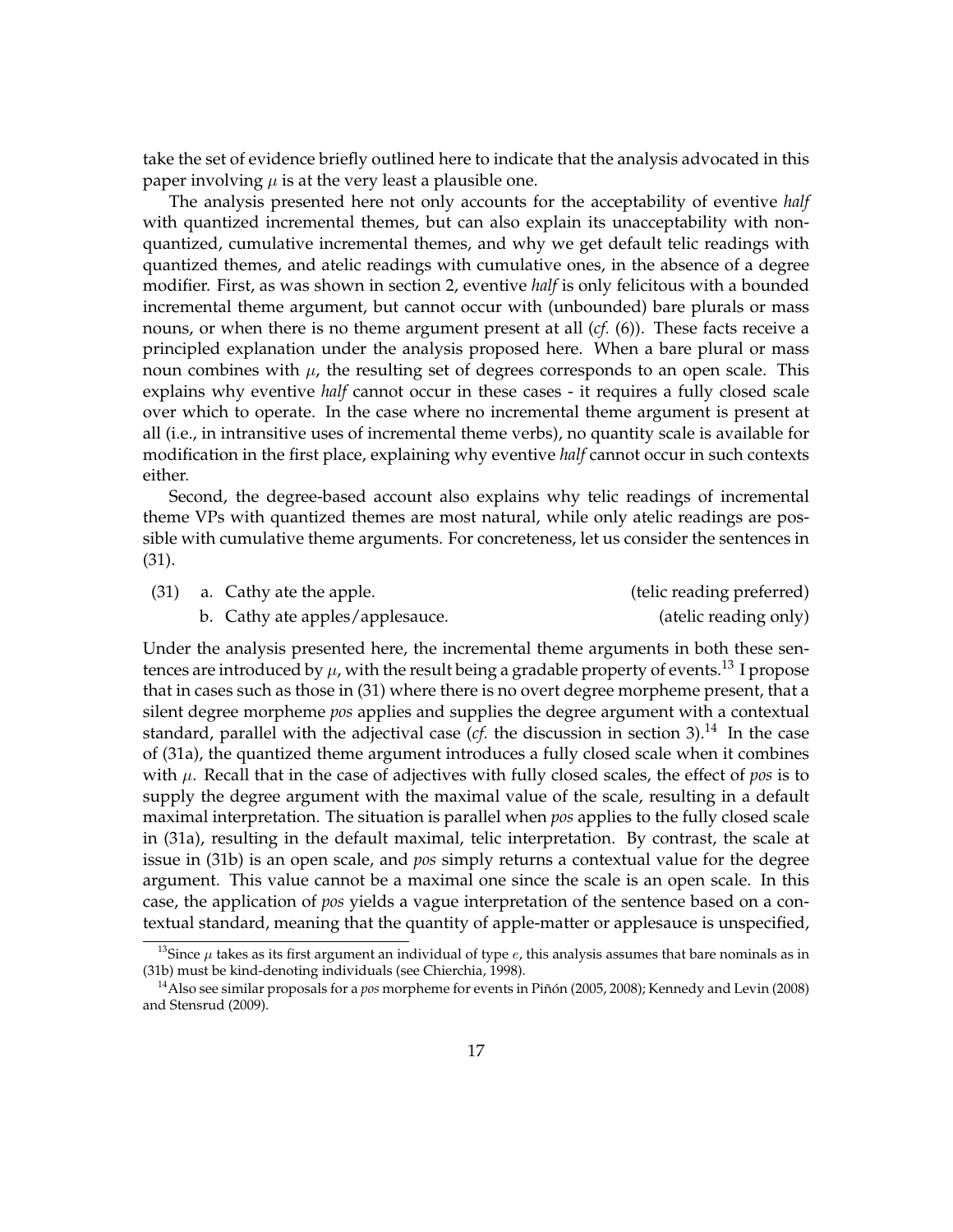and therefore only an atelic reading is possible. This behavior follows directly from the degree-based analysis advocated here, and from the more general principles of the semantics of scales and degrees as presented in section 3, and is indeed a welcome consequence.

## **5 The evaluative reading**

Our attention now turns to what I have been calling the evaluative use of *half*. Recall that this use of *half* has very different aspectual properties from the eventive use. Specifically, this reading is available in both telic and atelic contexts, as shown in (32). Importantly, this reading of *half* does not track the quantity of the incremental theme argument, in contrast with the eventive reading discussed in the previous section. Therefore, evaluative *half* can appear with a quantized incremental theme argument as in (32a), with a cumulative incremental theme as in (32b), and even with intransitive uses of incremental theme verbs, where there is no nominal to measure at all, as in (32c).

| (32) | a. Cathy half ate the apple.  | (telic or atelic interpretations) |
|------|-------------------------------|-----------------------------------|
|      | b. Cathy half ate applesauce. | (atelic interpretation only)      |
|      | c. Cathy half ate.            | (atelic interpretation only)      |

Further evidence that evaluative *half* does not measure out events comes from the fact that it can appear with predicates that are argued to lack internal event structure. The following examples come from Tenny (2000), where the verbs *know*, *hear* and *like* are argued to lack what she calls a *core event*.

- (33) a. Billy half knew the truth, but didn't want to admit it to himself.
	- b. Jimmy half heard the Beethoven Quartet, while he was thinking of what he would tell his boss.
	- c. Sue half liked the answer she received.

Rather, this use of *half* makes an evaluative statement that the event performed was not a prototypical event of the type named by the predicate. As seen from the examples in (33), this reading is not restricted to incremental theme verbs, but more generally across verb classes.<sup>15</sup> I argue that evaluative *half* combines directly with the verb to create a compound verb with a meaning of *half* V. The syntax of *half eat* on the evaluative reading is given in (34).

<sup>&</sup>lt;sup>15</sup>A reviewer wonders whether an agent must have control over the event in order to license the evaluative reading. While it is true that the evaluative reading for *half* seems marginal with unaccusative verbs like *fall* or *die*, which do not select an agent argument, the examples in (33) don't seem to involve agent control and yet still allow the evaluative reading of *half*.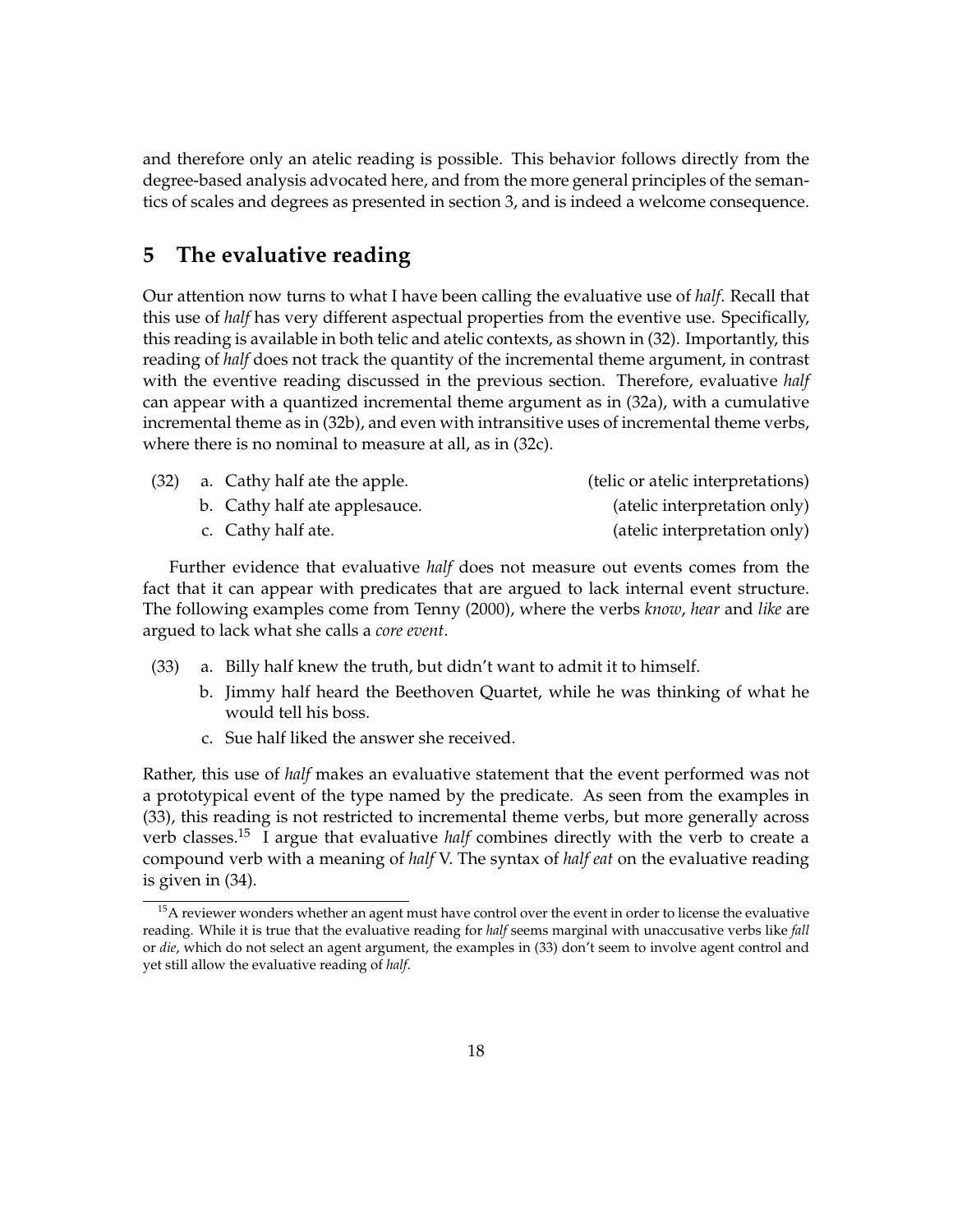

Given what we have said so far about *half* as a degree modifier, this suggests that the verb to which evaluative *half* attaches should be gradable, i.e., of semantic type  $\langle d, st \rangle$ . Meanwhile, in the previous section I argued that incremental theme verbs are crucially not gradable predicates. However, the arguments in that case were against incremental theme verbs lexicalizing a quantity scale, and as we have just seen, evaluative *half* plays no role in measuring quantities. In what follows, I argue that these verbs may indeed be gradable on the relevant quality-based interpretation, and that it is precisely this type of scale that is targeted by evaluative *half*.

As pointed out by Rappaport-Hovav (2008), incremental theme verbs describe complex changes, in that there are many dimensions along which we evaluate what "counts" as an event of the type named by the verb. For example, a verb like *wash* is associated with a wide range of criteria for classifying such events, such as the amount of soap used, the force and thoroughness of scrubbing, etc. Each of these criteria are themselves gradable properties associated with their own scales. I suggest, then, that evaluative *half* may target one or more of these properties in order to indicate that the event performed was not performed well. Which specific property that is at issue is a matter of context. For instance, in the example in (4) above involving *half eat*, there are at least two dimensions of eating that are at issue: chewing and swallowing. In this case, the speaker uses *half eat* to describe a non-prototypical eating event where a fly is chewed on, but not swallowed.

While evaluative *half* appears to be acceptable with a wider range of verbs compared with eventive *half* (*cf.* uses in (33) with non incremental theme verbs), its distribution is not completely free. For instance, many speakers find the sentences in (35) to be marginal on the evaluative reading (note that the eventive readings here are fine).<sup>16</sup>

- (35) a. ??Larry half opened the door.
	- b. ??Elaine half melted the candle.

I suggest that these verbs do not have the sufficient richness of dimensions that are necessary for a verb to have the type of scale that can be targeted by evaluative *half*. Unlike verbs such as *wash* that are associated with multiple dimensions that can be used to classify events of a certain type, verbs like *open* and *melt* describe events that involve a change in a single attribute. Either Larry opened the door, or he didn't; either Elaine did some-

<sup>16</sup>Tenny (2000) finds these uses of evaluative *half* to be acceptable, though many speakers I have consulted with find them odd. An evaluative-like reading with these verbs seems more natural with the modifier *sort of*.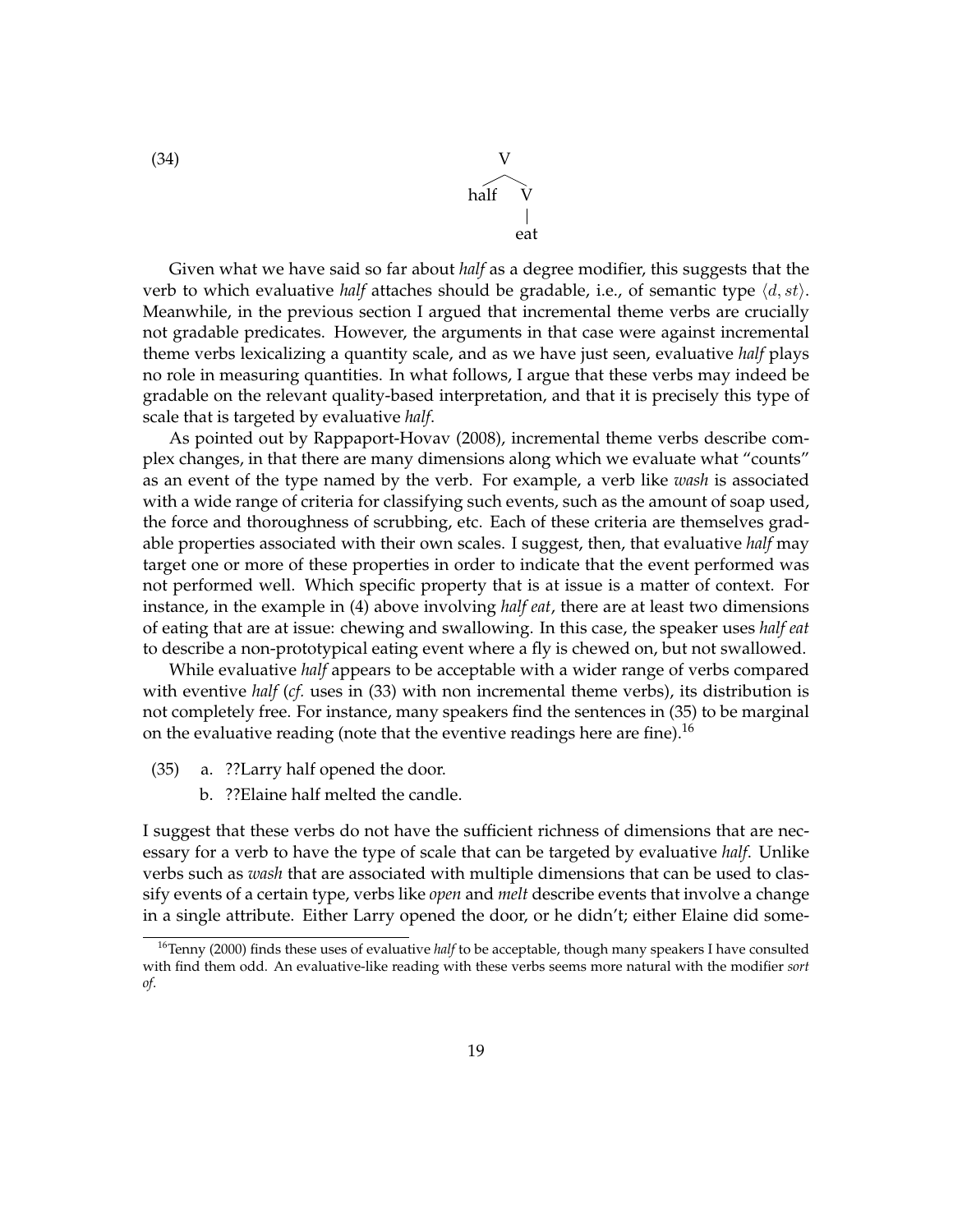thing that caused the candle to melt, or she didn't - there is no in-between. That is, there is no complex scale whose midpoint can be picked out by evaluative *half*. 17

As we have already seen, incremental theme verbs freely accept *out-* prefixation, as shown again in (36). Of relevance here is that the effect of *out-* prefixation in these cases describes a scenario where the speaker is evaluating who performed better at an event of the type named by the verb.

(36) Cinderella out-scrubbed/out-ate/out-read/out-drank/out-wiped her step-sisters.

Thus, (36) states that Cinderella did a better job at scrubbing, eating, etc., than her stepsisters. That is, the speaker is evaluating who performed an action better, indicating that these verbs do indeed lexicalize an evaluative scale for this use. Granted, for some of these verbs, especially *eat* and *drink*, the most natural reading seems to be one where Cinderella ate or drank more of something, which appears to undermine the claim that this use is not quantity-based. In such cases, though, it just happens to be that we usually evaluate the quality of eating and drinking events based on the quantity consumed. Thus, it is still an evaluative scale at issue in these cases, where the quality of the event is evaluated based on how much was eaten. Note that the verbs in (35) where evaluative *half* is marginal also do not readily accept *out-* prefixation to yield a verb with this evaluative competition reading.

- (37) a. ??Larry out-opened Elaine.
	- b. ??Elaine out-melted Larry.

More convincing evidence for the scalarity of these verbs comes from the fact that there is at least one other construction in English that seems to target the same scale. The relevant construction is contrastive focus reduplication (CR), as discussed by Ghomeshi et al. (2004), also called 'doubles' or 'clones' by Horn (1993). CR consists of copying a word in order to put into focus a more prototypical instance of the reduplicated element. As shown by Ghomeshi et al., CR is used to specify a prototypical instance of the item being reduplicated, in contrast to other potentially looser meanings. A looser instance of the verb is exactly the type of meaning we get when *half* combines directly with the verb in its evaluative use, and this looser meaning can be contrasted quite naturally with a more prototypical instance of an event, as in (38).

(38) Larissa only half-washed the dishes, she didn't wash-wash them.

<sup>17</sup>A reviewer points out that (35a) accepts adverbial modification by *powerfully*, which suggests that the verb may be associated with an intensity scale, thereby undermining the idea that such verbs lack a richness of dimensions to license the evaluative reading of *half*. However, the use of adverbs like *powerfully* do not indicate that the verb *lexicalizes* an intensity scale no more than other modifiers that describe manner such as *with both hands* or *by blowing really hard* indicate that the verb lexicalizes a number-of-hands-used scale or an amount-of-blowing scale. Correspondingly, these verbs are not classified as manner verbs, meaning that they do not involve complex changes as argued by **?**.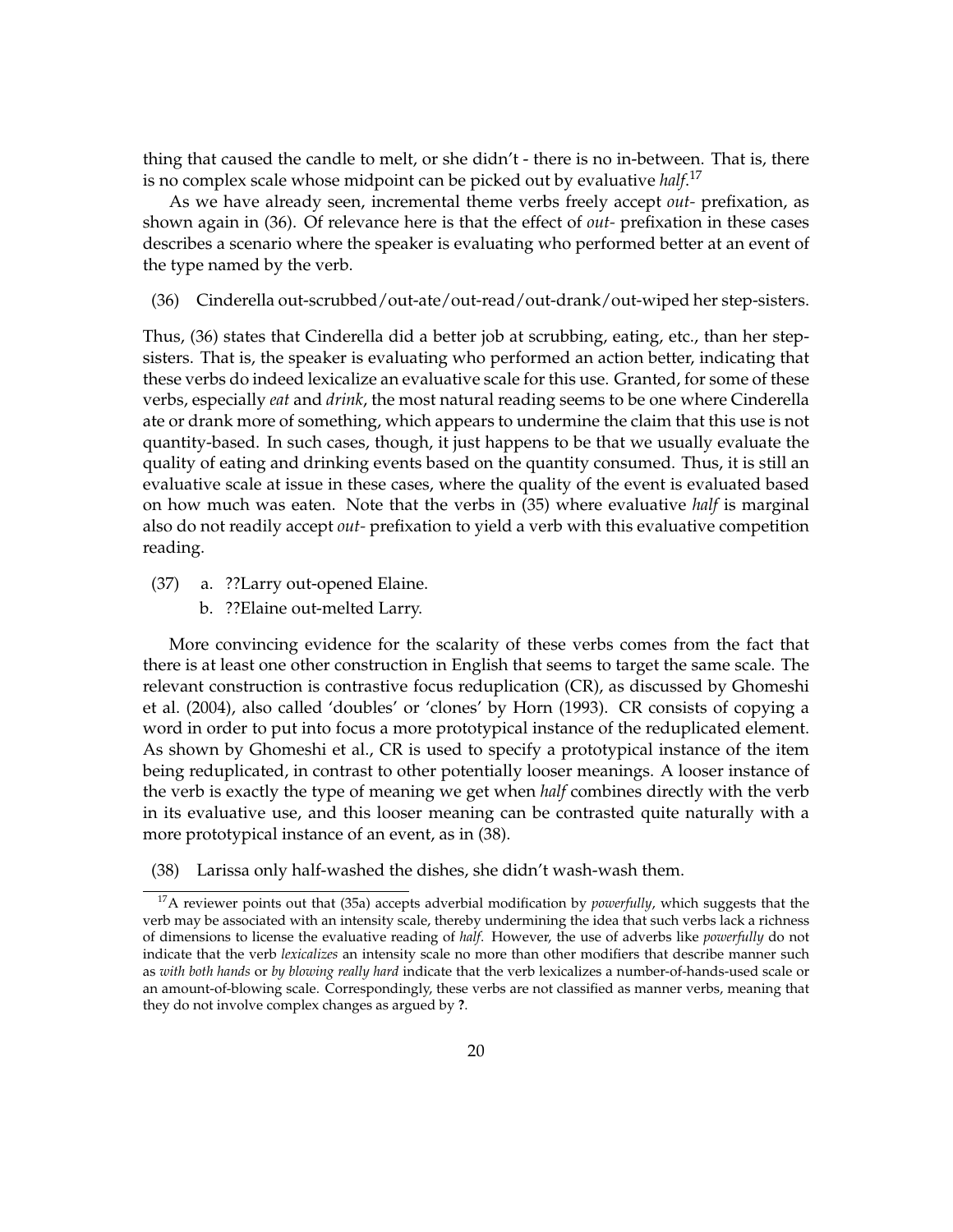Ghomeshi et al. argue that the effect of CR is one of set-shrinking, in that the possible range of appropriate instantiations of a property is reduced to only the most prototypical ones. This sets up the contrast between prototypical and non-prototypical extensions of the properties involved. However, an alternative way of thinking about the semantic effect of CR would be to say that verbs are associated with a scale that measures the degree to which an action performed is a prototypical instance of the action named by the verb. Then we can say that CR makes reference to the maximal endpoint of that scale, i.e., the most prototypical instance of that property. That is, the availability of CR not only shows that these verbs can be associated with evaluative, quality-based scales, but also that such scales are indeed closed scales, which is exactly the type of scale structure required by *half* on its other uses as well. Evaluative *half* picks out the midpoint of this quality-based scale when it combines with verbs that are associated with such scales. Thus, we can maintain a uniform semantics for *half* across its uses, in that it always picks out the midpoint of a fully closed scale.

Further evidence that evaluative *half*, *out-* prefixation and CR all operate over the same scale is the fact that they cannot co-occur, as shown in (39) (note that (39b) improves on the eventive reading of *half*).

- (39) a. ??Larissa half out-washed Cathy.
	- b. ??Larissa half wash-washed the dishes.
	- c. ??Larissa out-wash-washed Cathy.

All these operations target the same scale associated with the verb, and therefore cannot co-occur. A remaining puzzle, however, is why this type of evaluative scale does not accept a wider range of degree morphology that we see in adjectival contexts, or quantity scale contexts as we saw in section 4.

Recapping, the evaluative use of *half* targets a quality scale (or prototypicality scale) that is associated with the verb itself. This explains why this use of *half* can appear in both telic and atelic contexts: telicity is a property of the VP, and is crucially related to the quantization of the incremental theme argument, if present. This means that incremental theme verbs themselves are not inherently telic or atelic; rather, telicity is compositional. The application of evaluative *half* occurs at the verb level, creating a new verb with the same aspectual properties as the base verb, i.e., unmarked with respect to telicity.

In the absence of an overt degree modifier, I propose that a null verbal *pos* morpheme supplies the degree argument with a contextual standard. Since, as I have argued, the scale at issue is fully closed, the resulting interpretation is a maximal one, as expected. That is, the interpretation of the verb *eat* without any degree modifiers is one of a prototypical event of eating.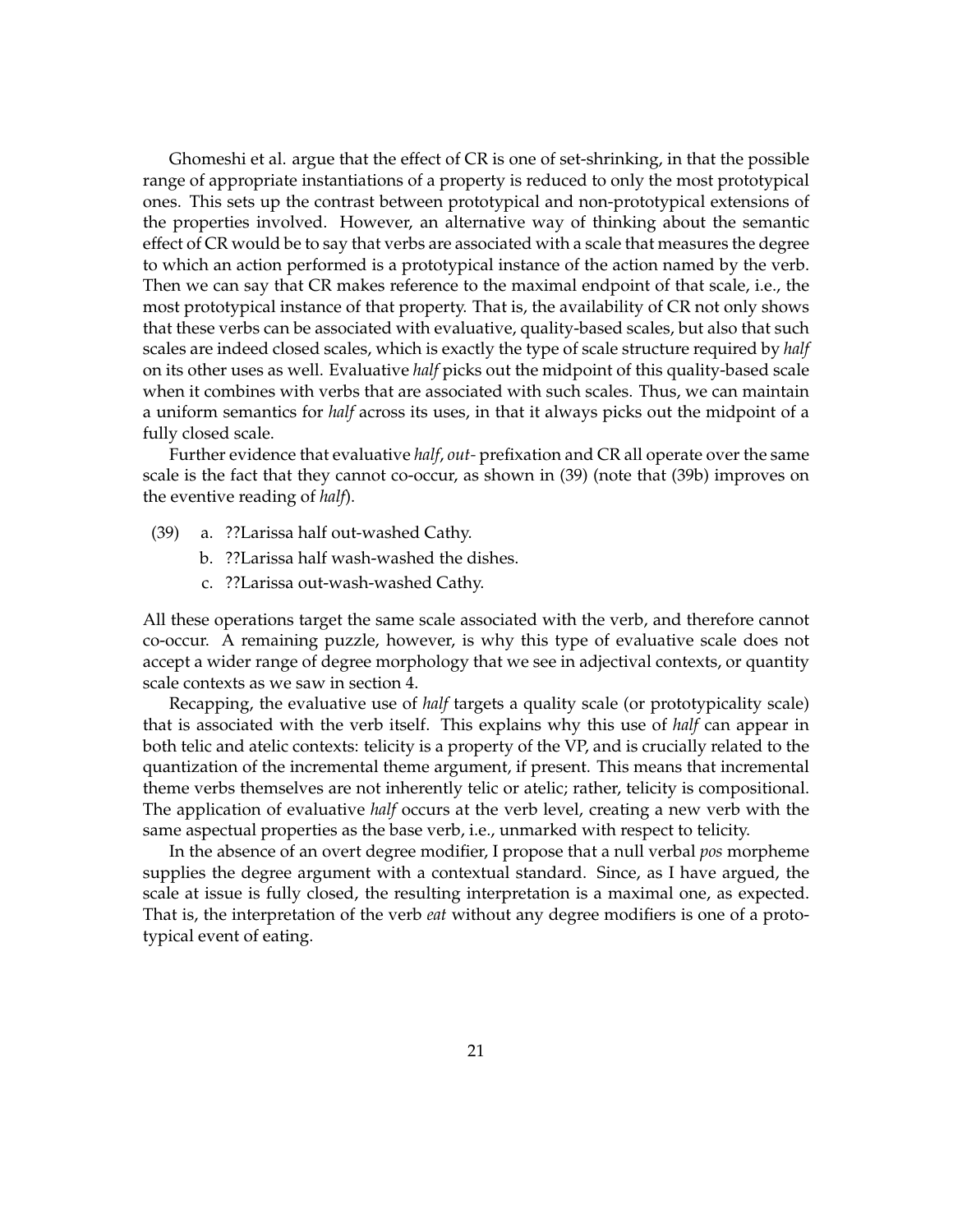# **6 Crosslinguistic support and conclusions**

In this paper, I described and accounted for two distinct sources of scalarity that are present within verb phrases headed by incremental theme verbs. Two distinct uses of the modifier *half* diagnose the differences in behavior of these scales. First, the eventive use of *half* is used to measure out an event by measuring out the quantity of the incremental theme that participates in the event. The quantity-based scale that is at issue for this reading is derived by combining an incremental theme argument with a functional head  $\mu$ , which maps the part structure of the nominal onto a scale and makes available a degree argument for modification. Bounded incremental theme arguments correspond with fully closed scales, which explains both why eventive *half* can only occur when there is a bounded theme argument present and why this reading correlates with a telic interpretation of the VP. I also proposed that partitive *of* is an overt instantiation of  $\mu$  where other types of degree morphology targeting a quantity scale appear within the verb phrase. Second, the evaluative use of *half* targets a quality-based scale that is associated with the verb itself. This scale is present in verbs that are associated with multiple dimensions that classify prototypical instances of the set of events named by the verbs. The quality-based scales are fully closed scales, which is why they can be targeted by *half*. Both the quantity and quality scales were shown to display behaviors parallel with scales found in the domain of gradable adjectives, particularly with respect to the interpretation of *pos* in the absence of overt degree morphology.

Thus, with respect to the main research question of this paper - where do scales come from within the verb phrase - we see that quantity-based scales are not lexicalized in verb meaning, but rather are derived via the presence of an incremental theme argument, while quality-based scales are lexicalized in verb meaning. This conclusion also relates to the secondary issue addressed here, namely the question of what is lexically encoded in verb meaning. With respect to this question, I argued not only that incremental theme verbs lexically encode a degree argument associated with a quality-based scale (and crucially not a quantity-based scale), but also that these verbs do not directly select for their incremental theme argument. Rather, this argument is introduced by a functional head  $\mu$ , parallel with the external agent argument that is syntactically introduced by the  $v$  head. This means that incremental theme verbs at their core are intransitive activity predicates.

I argued that the two readings associated with *half* reflect distinct derivational histories, despite identical surface forms in English. The result was that I was required to make recourse to a spell-out rule that moved eventive *half* from the position within the VP close to the theme argument where I claimed it occurred at LF to the position left of the verb where it is pronounced in English, which seemingly makes the analysis a bit costly. Crosslinguistic evidence, however, indicates that such an account is indeed on the right track. For instance in European Portuguese, the eventive reading *half* indeed occurs when *meia* 'half' is embedded within the VP, next to the nominal whose quantity it measures (Patricia Amaral, p.c.).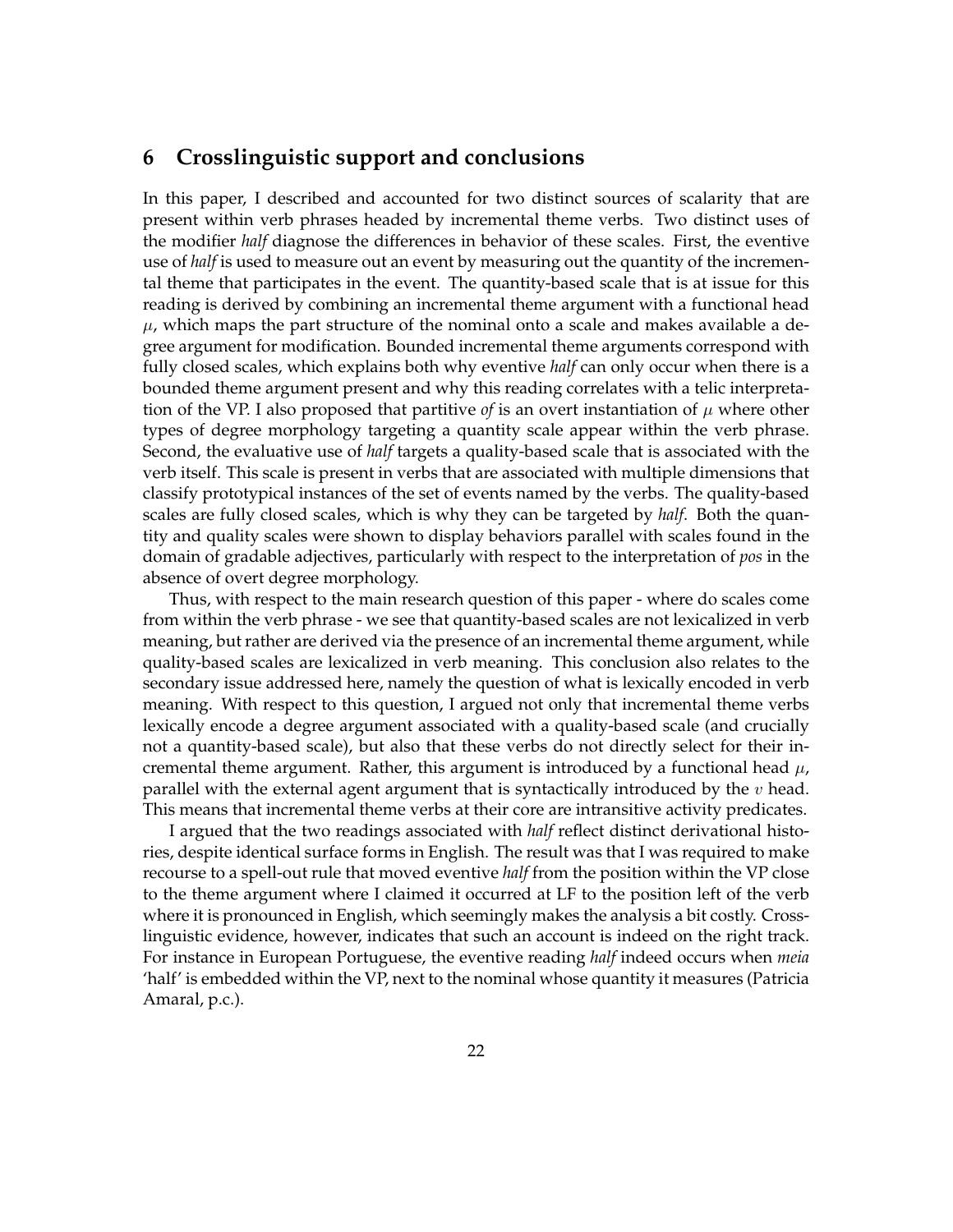(40) Ele comeu he eat.PAST.3SG half apple **meia** maçã. 'He half ate the apple.' (eventive reading only)

The evaluative reading of *half* is not available in (42). Furthermore, in Greek, we see that *miso* 'half' can appear both embedded within the verb phrase or to the left of the verb (Anastasia Giannakidou, p.c.), and that this surface variation corresponds with the eventive/evaluative distinction, as predicted by the present analysis.

|                           | miso milo.                  | a. Efage      |  | (41) |  |
|---------------------------|-----------------------------|---------------|--|------|--|
|                           | eat.PAST.3SG half apple     |               |  |      |  |
| (eventive reading only)   | 'He half ate an apple.'     |               |  |      |  |
|                           | ena milo.                   | b. Miso-efage |  |      |  |
|                           | half-eat.PAST.3SG DET apple |               |  |      |  |
| (evaluative reading only) | 'He half ate an apple.'     |               |  |      |  |

Thus in Greek, eventive *half* in (41a) is pronounced in the position where it is generated at LF, embedded within the VP closer to the incremental theme argument. Meanwhile, evaluative *half* in (41b) appears in a compound verb form. Thus, in these languages, there is evidence that eventive *half* is indeed generated within the VP, close to the nominal argument whose quantity it measures, making a similar analysis for English plausible as well. Finally, evidence from German shows that the eventive/evaluative distinction may be encoded in two distinct lexical items. This is shown in (42), where *zur Hälfte* corresponds with the eventive reading, while *halbwegs* corresponds with the evaluative reading.<sup>18</sup>

(42) a. Ich habe das Zimmer **zur Hälfte** aufgeräumt. I have the room half cleaned.up 'I half cleaned up the room.' (eventive reading only) b. Ich habe das Zimmer **halbwegs** aufgeräumt. I have the room half cleaned.up

'I half cleaned up the room.' (evaluative reading only)

Thus, whereas English uses a single lexical item to express both the eventive and evaluative readings, German distinguishes these readings using two lexical items, an interesting point of crosslinguistic variation that further supports the analysis presented in this paper.

Finally, this paper has underscored the link between nominal part structure and scale structure in the case of eventive *half*. This connection is found not only in the quantitybased scales associated with incremental theme VPs, but also more generally with gradable adjectives as shown in section 3, and in prior work I have suggested that the very

 $18$ Thanks to a reviewer for pointing out this contrast, and to Eva Csipak for providing judgements on the sentences in (42).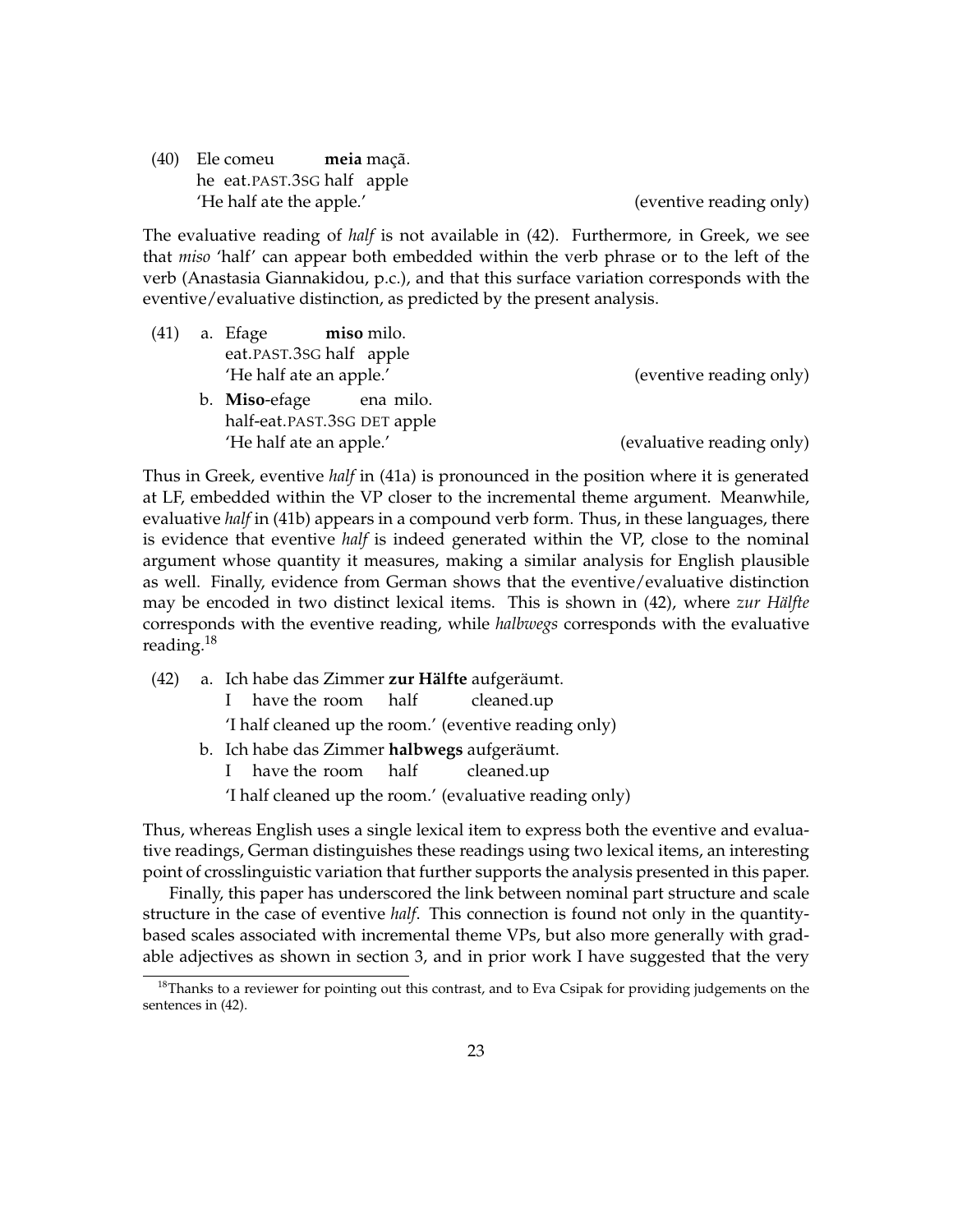same mapping between nominal part structure and quantity scales is at work in partitives as well (Bochnak, 2010). In a sense then, there is an analog of partitivity found within the structure of incremental theme VPs, which is sometimes found overtly in the cases where  $\mu$  is instantiated as *of* in English. This suggests that the mapping from part structure to scale structure is a fairly general semantic mechanism that is at work in these diverse syntactic environments. Future research should work towards further describing and explaining the nature of this mechanism, which I have begun to explore in this paper.

### **References**

- Beavers, J. (2008). Scalar complexity and the structure of events. In J. Döling, T. Heyde-Zybatow, and M. Schäfer (Eds.), *Event Structures in Linguistic Form and Interpretation*, pp. 245–265. Berlin: Mouton de Gruyter.
- Bochnak, M. R. (2009). Promiscuous modification and cross-categorial scale structure. To appear in *Proceedings of the Berkeley Linguistics Society 35*.
- Bochnak, M. R. (2010). Quantity and gradability across categories. To appear in *Proceedings of Semantics and Linguistic Theory (SALT) 20*.
- Caudal, P. and D. Nicolas (2005). Types of degrees and types of event structures. In C. Maienborn and A. Wöllenstein (Eds.), *Event Arguments: Foundations and Applications*. Tübingen: Niemeyer.
- Chierchia, G. (1998). Reference to kinds across languages. *Natural Language Semantics 6*, 339–405.
- Cruse, A. (1986). *Lexical Semantics*. Cambridge: Cambridge University Press.
- Dowty, D. (1991). Thematic proto-roles and argument selection. *Language 67*(3), 547–619.
- Filip, H. (2008). Events and maximalization. In S. Rothstein (Ed.), *Theoretic and Crosslinguistic Approaches to the Semantics of Aspect*, pp. 217–256. Philadelphia: John Benjamins.
- Gawron, J. M. (2007). Differentiating mereological and degree-based approaches to aspect. Paper presented at Workshop on the Syntax and Semantics of Measurability, University of Tromsø.
- Ghomeshi, J., R. Jackendoff, N. Rosen, and K. Russell (2004). Constrastive focus reduplication in English (the salad-salad paper). *Natural Language and Linguistic Theory 22*, 307–357.
- Hay, J., C. Kennedy, and B. Levin (1999). Scalar structure underlies telicity in 'degree achievements'. In T. Matthews and D. Strolovitch (Eds.), *Proceedings of Semantics and Linguistic Theory (SALT) IX*, pp. 127–144. CLC Publications.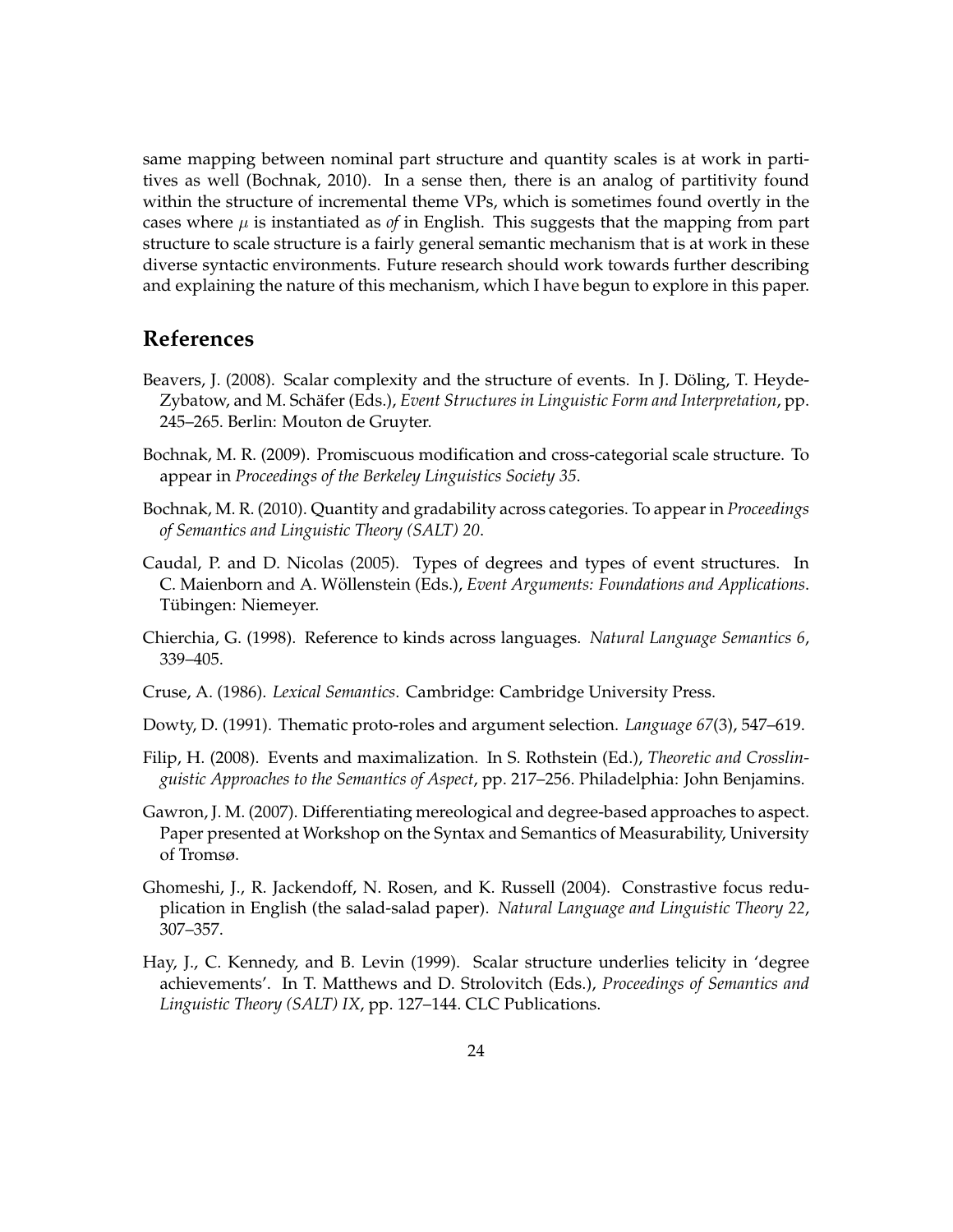- Horn, L. (1993). Economy and redundancy in a dualistic model of natural language. In S. Shore and M. Vilkuna (Eds.), *Yearbook of the Linguistic Association of Finland*, pp. 31–72. SKY.
- Kennedy, C. (2007). Vagueness and grammar: The semantics of relative and absolute gradable adjectives. *Linguistics and Philosophy 30*(1), 1–45.
- Kennedy, C. and B. Levin (2008). Measure of change: The adjectival core of degree achievements. In L. McNally and C. Kennedy (Eds.), *Adjectives and Adverbs: Syntax, Semantics and Discourse*. Oxford University Press.
- Kennedy, C. and L. McNally (2005). Scale structure, degree modification and the semantics of gradable predicates. *Language 81*(2), 345–381.
- Kennedy, C. and L. McNally (2010). Color, context and compositionality. *Synthese 174*(1), 79–98.
- Kratzer, A. (1996). Severing the external argument from its verb. In J. Rooryck and L. A. Zaring (Eds.), *Phrase Structure and the Lexicon*, Dordrecht, pp. 109–137. Kluwer.
- Kratzer, A. (2003). The event argument. Ms. University of Massachusetts, Amherst.
- Krifka, M. (1989). Nominal reference, temporal constitution and quantification in event semantics. In R. Bartsch, J. van Benthem, and P. van Emde Boas (Eds.), *Semantics and Contextual Expression*, pp. 75–115. Stanford, CA: CSLI Publications.
- Krifka, M. (1992). Thematic relations as links between nominal reference and temporal constitution. In I. Sag and A. Szabolsci (Eds.), *Lexical Matters*, pp. 29–53. Stanford, CA: CSLI Publications.
- Krifka, M. (1998). The origins of telicity. In S. Rothstein (Ed.), *Events and Grammar*, pp. 197–235. Dordrecht: Kluwer.
- Ladusaw, W. (1982). Semantic constraints on the English partitive construction. In *Proceedings of the West Coast Conference on Formal Linguistics 1*, pp. 231–242.
- Levin, B. and M. Rappaport-Hovav (1995). *Unaccusativity: At the Syntax-Semantics Interface*. Cambridge, MA: MIT Press.
- Mittwoch, A. (1982). On the difference between eating and eating something: Activities versus accomplishments. *Linguistic Inquiry 13*(1), 113–122.
- Moltmann, F. (1997). *Parts and Wholes in Semantics*. New York: Oxford University Press.
- Piñón, C. (2000). Happening gradually. In *Proceedings of the Berkeley Linguistics Society 26*.